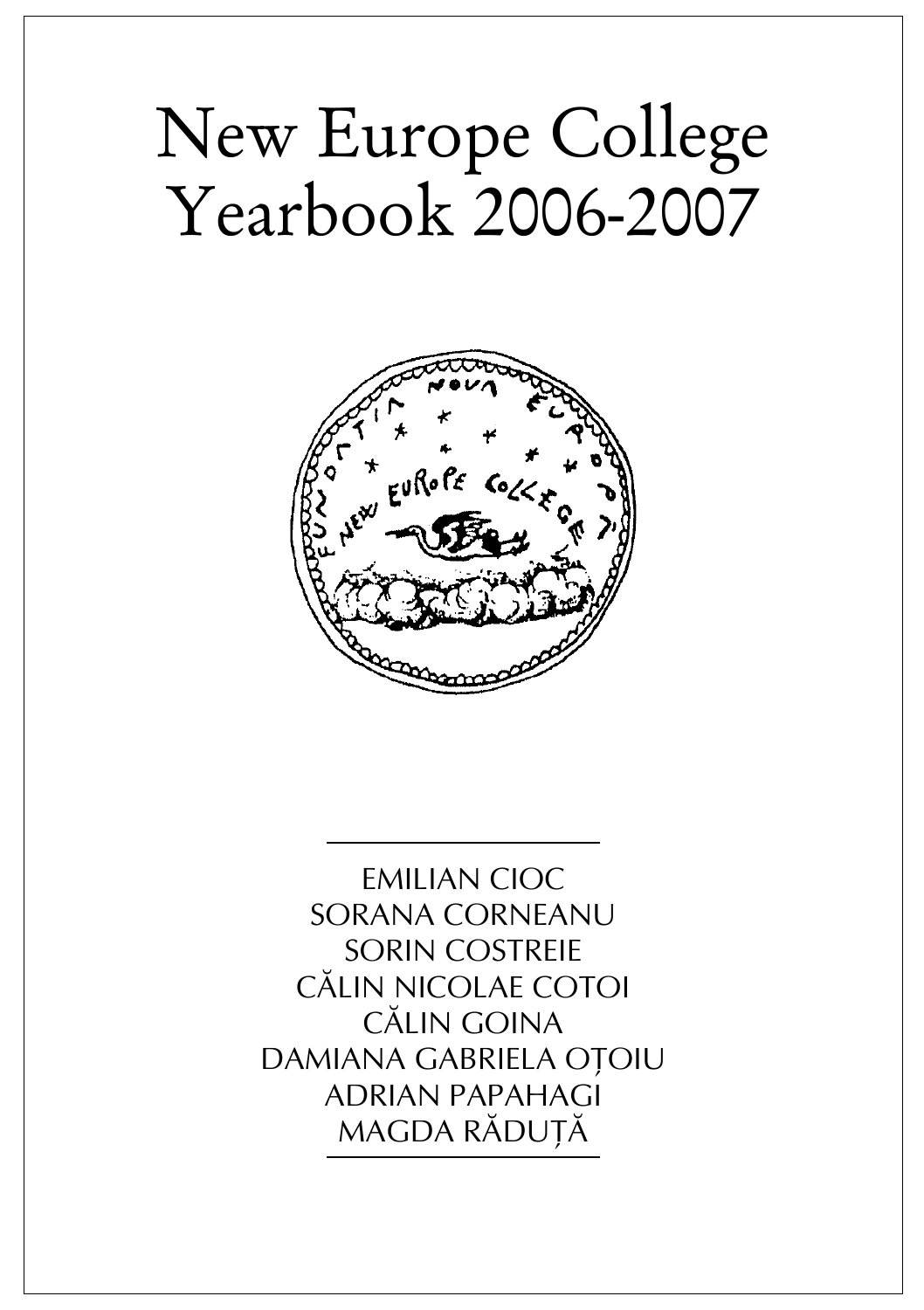Editor: Irina Vainovski-Mihai

Copyright © 2009 – New Europe College ISSN 1584-0298

NEW EUROPE COLLEGE Str. Plantelor 21 023971 Bucharest Romania www.nec.ro Tel. (+4) 021 327.00.35, Fax (+4) 021 327.07.74 E-mail: nec@nec.ro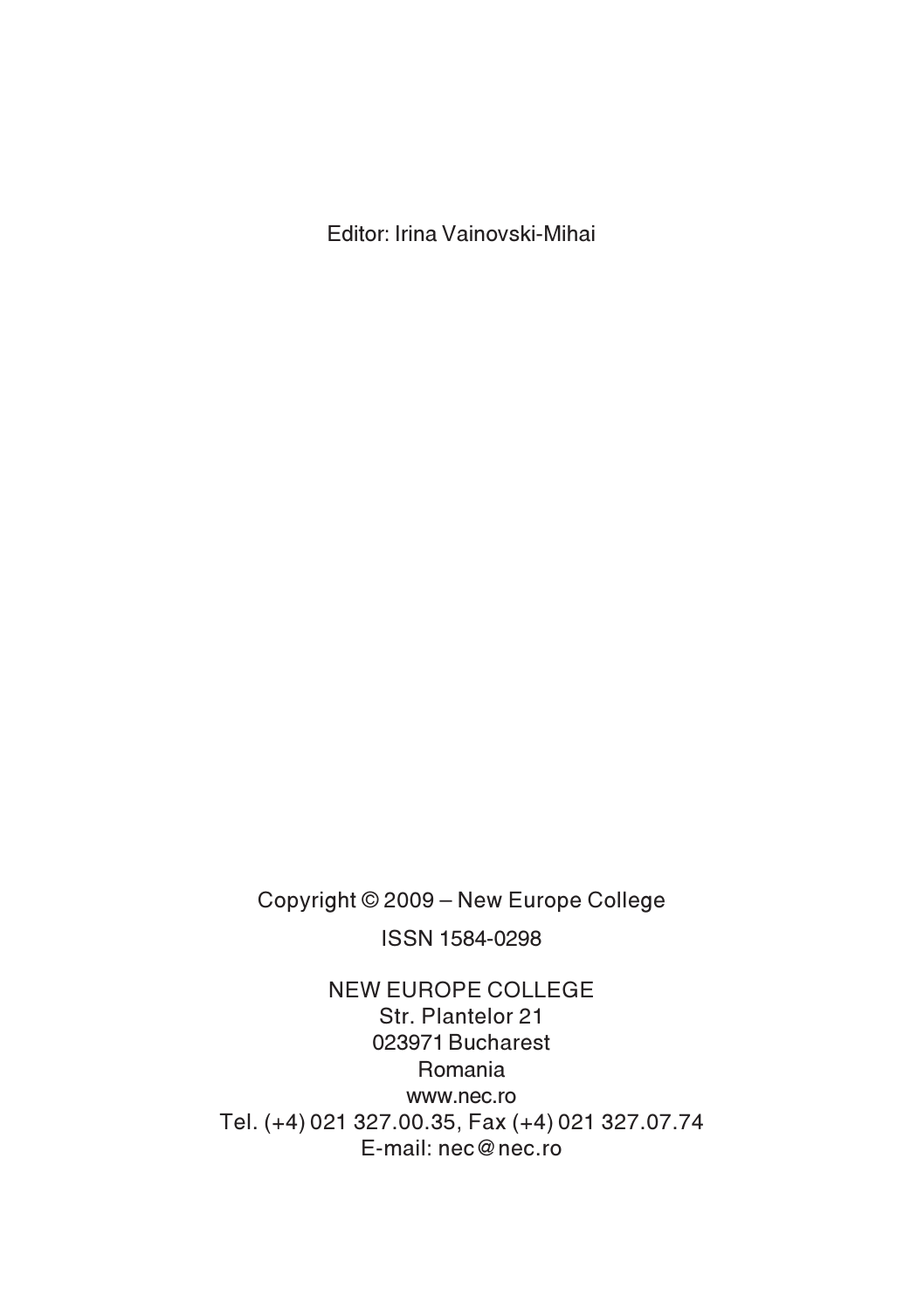

## SORIN COSTREIE

Born in 1971, in Bucharest

Ph.D. University of Bucharest (2007) and University of Western Ontario (due 2008) Lecturer, Department of Philosophy, University of Bucharest Visiting Lecturer, Department of Philosophy, University of Western Ontario, Canada

Fellowships: 2003-2005 OGS, 2000-2004 IGSS, 2000-2002 PSGS, 1999 World Bank, 1997-1998 DAAD, 1996 TEMPUS, 1993 DAAD

Attended international conferences and seminars in Canada, Italy, Spain, Germany, USA, Poland Several articles on philosophy of language, logic and mathematics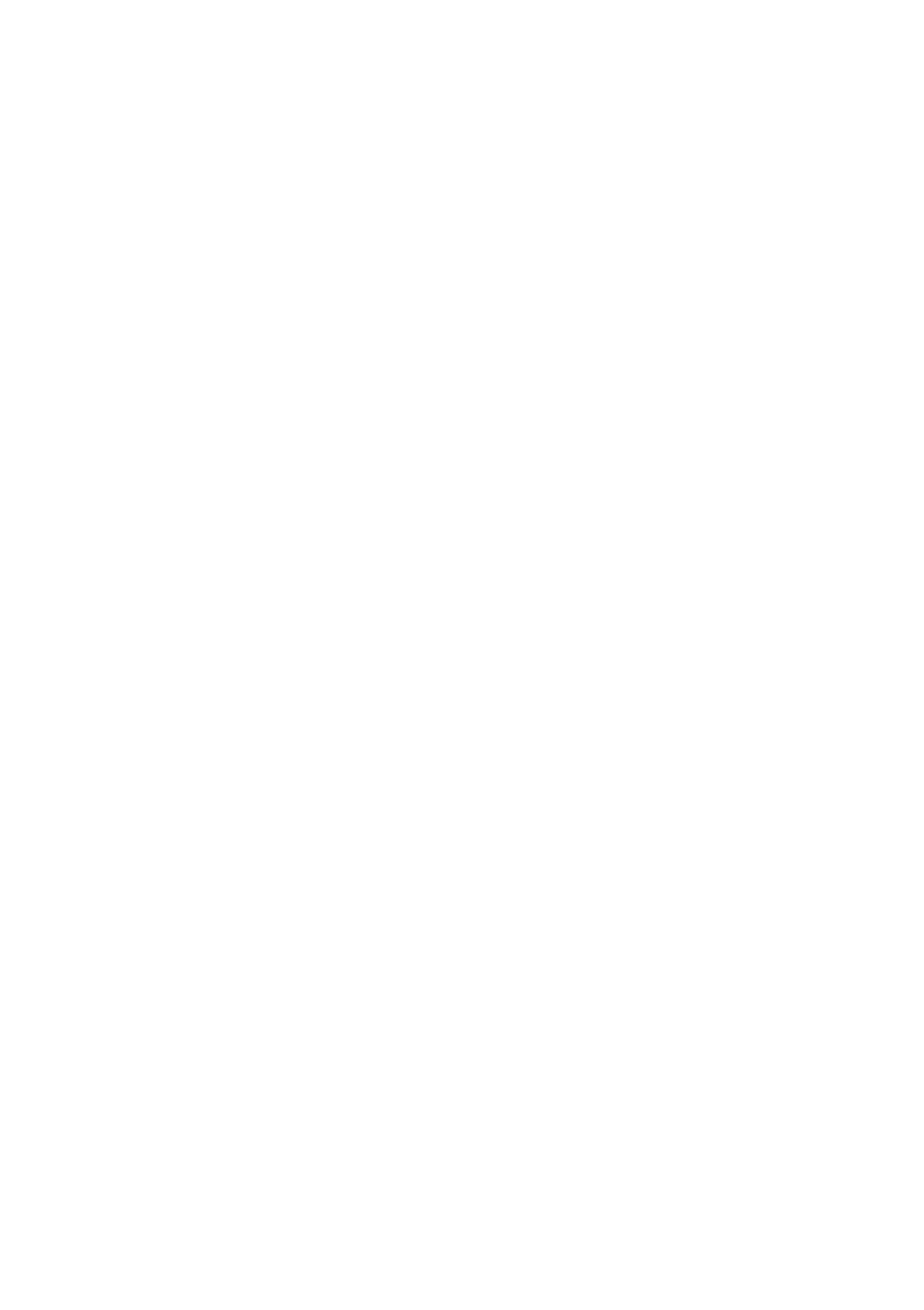## LEIBNIZ AND CLARKE. PHYSICS, METAPHYSICS AND MATHEMATICS

If we want to understand the mutual relationship of Science and Christianity we must try to re-interpret both of them. Our time is inclined to take science too much as an absolute truth and Christianity too much as an historical relic. The question of their relationship then usually takes the form: are Science and Christianity reconcilable? This question, I feel, is out of date. Rather we ought to ask whether they need each other, whether they can exist without each other.

Carl von Weizsäcker

Space and time. Two central points of philosophical interests. Are they relative or are they absolute? This is one the main issues of the well-known Leibniz-Clarke controversy. In fact, Clarke, one of the ablest English theologians of the late seventeenth century, who become known as a fervent defender of the thesis that no article of the Christian faith is contrary to reason, is representing here Newton's position, who held an absolute theory of space and time. Leibniz, another great believer in the rational order of the world, is defending, on the other hand, a relational theory of space and time. Their controversy started in November 1715, when Leibniz wrote a letter to Caroline of Anspach, at that time princess of Wales, complaining about the decay of Christian faith in England. This decay of religion was seen by Leibniz as being caused by the revitalization of materialism fed by certain ideas of Locke and Newton. The Princess gave Leibniz's letter forward to Clarke, who answered back to Leibniz and so the controversy began. Their correspondence comprises five letters from each side, Clarke's last letter was left unanswered by the death of Leibniz in November 1716.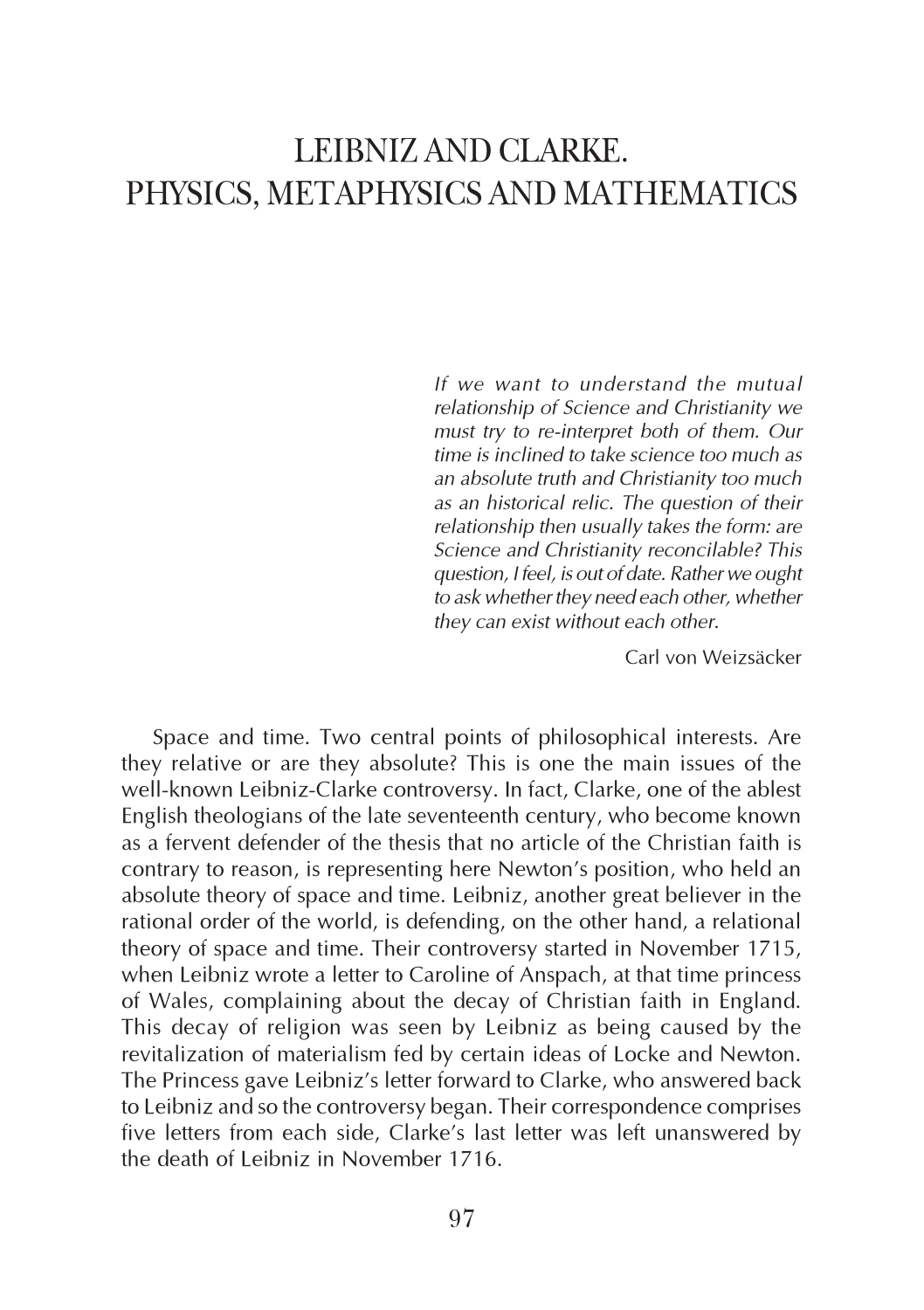The general accepted opinion is that the central topic of their controversy is the nature of space and time. However, as Leibniz himself points it out in his third letter to Clarke the

dispute consists in many other things. The question is whether God does not act in the most regular and most perfect manner; whether his machine is liable to disorder, which he is obliged to mend by extraordinary means; whether the will of God can act without reason; whether space is an absolute being; also concerning the nature of miracles; and many such things, which make a wide difference between us. (L III 16)

As it is clear from this passage, the whole discussion concerns ultimately the theological relation between God and its creation. Does God 'put' the world in a pre-existent absolute spatial-temporal framework, or does He 'create' this framework simultaneously with the creation of the universe? In other terms, do space and time (pre)exist independently of the existence of objects or, as Leibniz claims, they are just relational, namely order of co-existences or, respectively, order of succession of objects?<sup>1</sup>

The end of my inquiry is to try to clarify the relations between physics, metaphysics and mathematics in Leibniz's case. This is not an easy task and much ink of pertinent Leibniz scholars was spread for its clarification. Although my analysis will focus mainly on the relation between physics and metaphysics in Leibniz-Clarke correspondence, yet, the other two fields, theology and mathematics will not be neglected, as well as previous works of Leibniz or of his contemporaries, which will be also targets of my analysis. Basically, there are three<sup>2</sup> main alternatives:

- 1. Leibniz's metaphysics derives from his  $logic<sup>3</sup>$
- 2. Leibniz's metaphysics derives from his physics;<sup>4</sup>
- 3. Leibniz's metaphysics is not grounded in anything else and, on the contrary, offers a fundamental basis for shaping and understanding the other two domains.<sup>5</sup>

My position concerning these points of views is to defend the last, and thus to say that Leibniz metaphysical inquiry shapes the other domains and not the vice versa. But let us start presenting Leibniz's points concerning the mentioned controversy and thus discuss his stand concerning these issues.

Leibniz's rejection of Newton's theory of absolute space and time is based mainly on two of his great principles: the Principle of Sufficient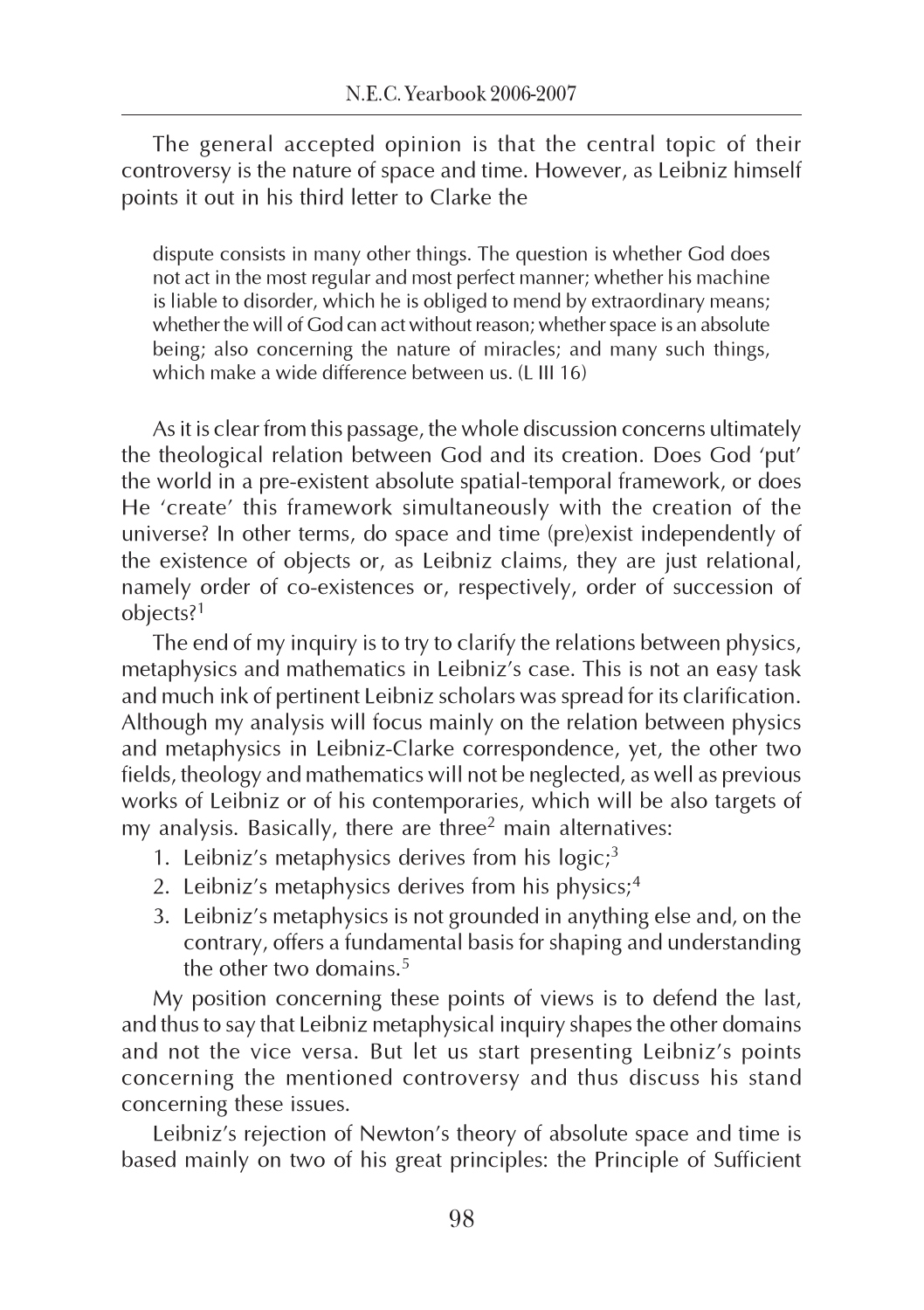Reason (hereforth, PSR) and The Principle of the Identity of Indiscernibles (hereforth, PII). Both principles are explicitly stated in the correspondence with Clarke: PSR as "nothing happens without a reason why it should be so rather than otherwise" (L III 2) and PII as "There is no such thing as two individuals indiscernible from each other". (L IV 4). Their importance is also explicitly acknowledged by Leibniz: "Those great principles<sup>6</sup> of sufficient reason and of the identity of indiscernibles change the status of metaphysics. That science becomes real and demonstrative by means of these principles, whereas before it did generally consist in empty words" (L IV 5)

Concerning space and time, Leibniz and Clarke stay in direct opposition. For Leibniz space and time were conceived as mere relations among material bodies, being thus ideal items or entia rationis, like mathematical entities, whereas for Clarke they are properties of God and thus sharing the necessary and absolute existence of the divine being.

Their disagreement concerns two main components: theology and metaphysics.<sup>7</sup>

As Ezio Vailati has nicely summarized, Leibniz' theological line of argumentation runs as follows:

If absolute space and time existed, then either there would be something absolute and eternal besides God, or they would have to pertain to God's nature, with the result that God would have parts. Either way, the outcome would be theologically unacceptable. Clarke in effect restated the position he had put forth in the Boyle Lectures, namely, that space and time are properties of God, which however do not introduce parts in the divine being because space is essentially indivisible. Leibniz, quite reasonably, retorted that inseparable parts are still parts.<sup>8</sup>

Concerning the metaphysical line of attack, I will not present it here in detail, since there are already very good accounts of this confrontation in the literature.<sup>9</sup> However, two points are worth mentioning here. Firstly, as Vailati remarks, Leibniz's "standards arguments against absolute space and time were based on his views of the continuum. The notion of absolute space as an infinite whole composed of parts, in contrast to a mere infinite aggregate (not a whole) like the world, is incoherent, presumably because it impinges on the basic theorem, which Leibniz in contrast to Galileo and others refused to relegate to the infinite, that the whole is bigger than part". I'll deal with this point later. Secondly, as I have already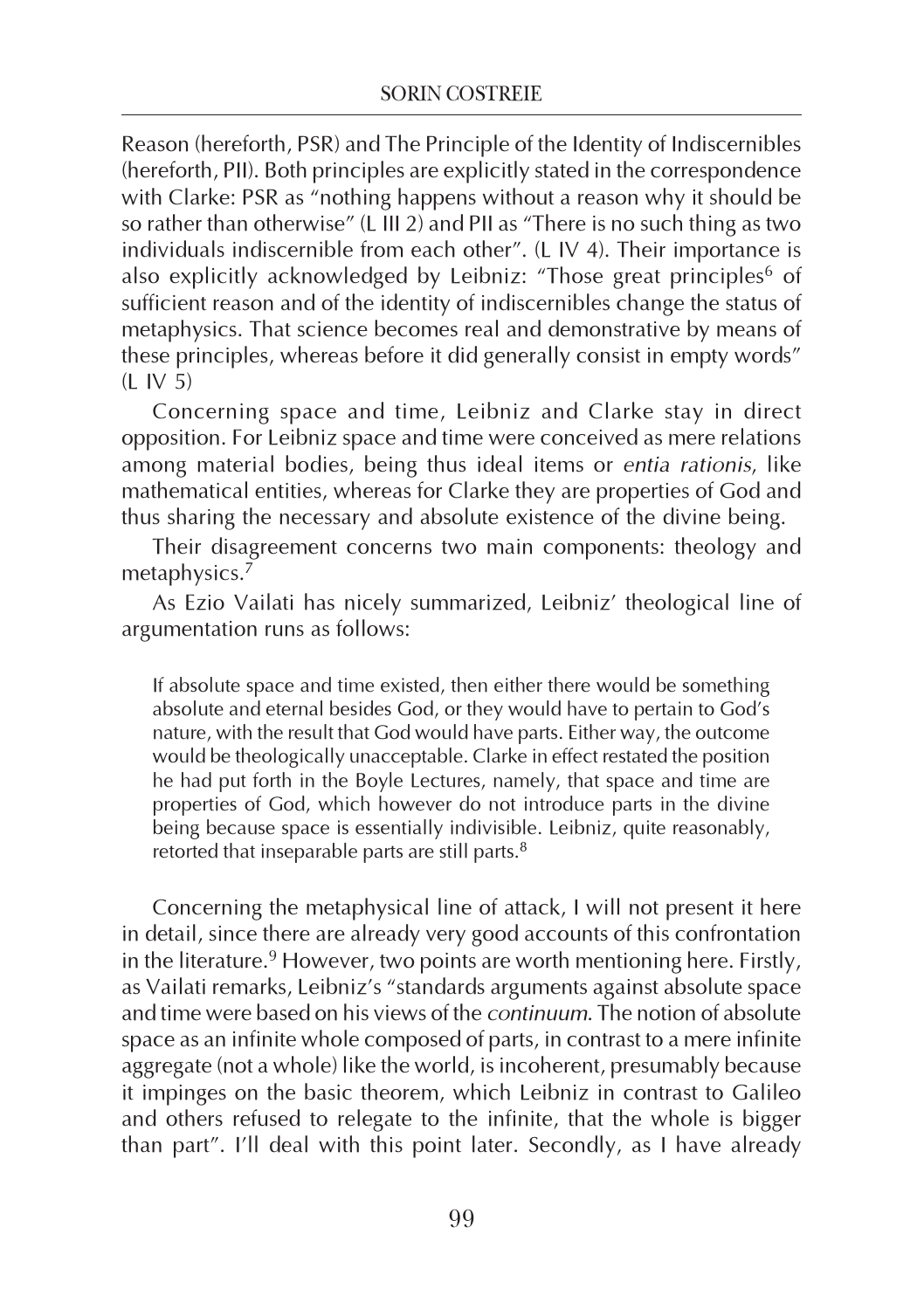said, in rejecting Clarke's view of absolute time and space, Leibniz uses extensively PSR and PII: For example in his third letter, he argue that if space and time existed, then, taking into account that they are homogeneous, they may comprise identical parts, violating thus PII and ultimately PSR, since God's choice of where and when to create would be without reason. But let us consider now the first point.

#### I. Leibniz on the Infinite

#### I.1. The Big Infinity or the infinite addition

It is well known that Leibniz is playing in the history of the infinite the role of the advocate of actual infinite, constructing a consistent alternative to a whole venerable tradition which comes from Aristotle, and where the main actor has been the infinite understood as potential. Maybe the most invoked passage supporting Leibniz's position in this sense is a portion from a letter to Foucher, where Leibniz says explicitly that:

I am so in favour of the actual infinite that instead of admitting that Nature abhors it, as is commonly said, I hold that Nature makes frequent use of it everywhere, in order to show more effectively the perfections of its Author. Thus I believe that there is no part of matter which is not, I do not say divisible, but actually divided; and consequently the least particle ought to be considered as a world full of an infinity of different creatures. (G I 416)

So far, so good, but the situation becomes more complicated because of Leibniz's quite explicit rejection of infinite numbers. Here Leibniz is using Galileo's puzzle with regard to natural numbers taken as an infinite series. In fact, we need two series, one is the series of natural numbers (1, 2, 3,…) and, for example, the series of the squares of the natural numbers (1, 4, 9,…). It is clear that, since each natural number has an unique square, there is an one-one correspondence between naturals and their squares. But thinking of the series as infinite collections of numbers and therefore considering the latter series as sub-series of the initial one, we will obtain an interesting and puzzling situation, namely that the elements of an infinite collection can be put in one-one correspondence with one of its own proper sub-collection. Strictly mathematically speaking, everything is fine and this feature will constitute in fact the hallmark<sup>10</sup> of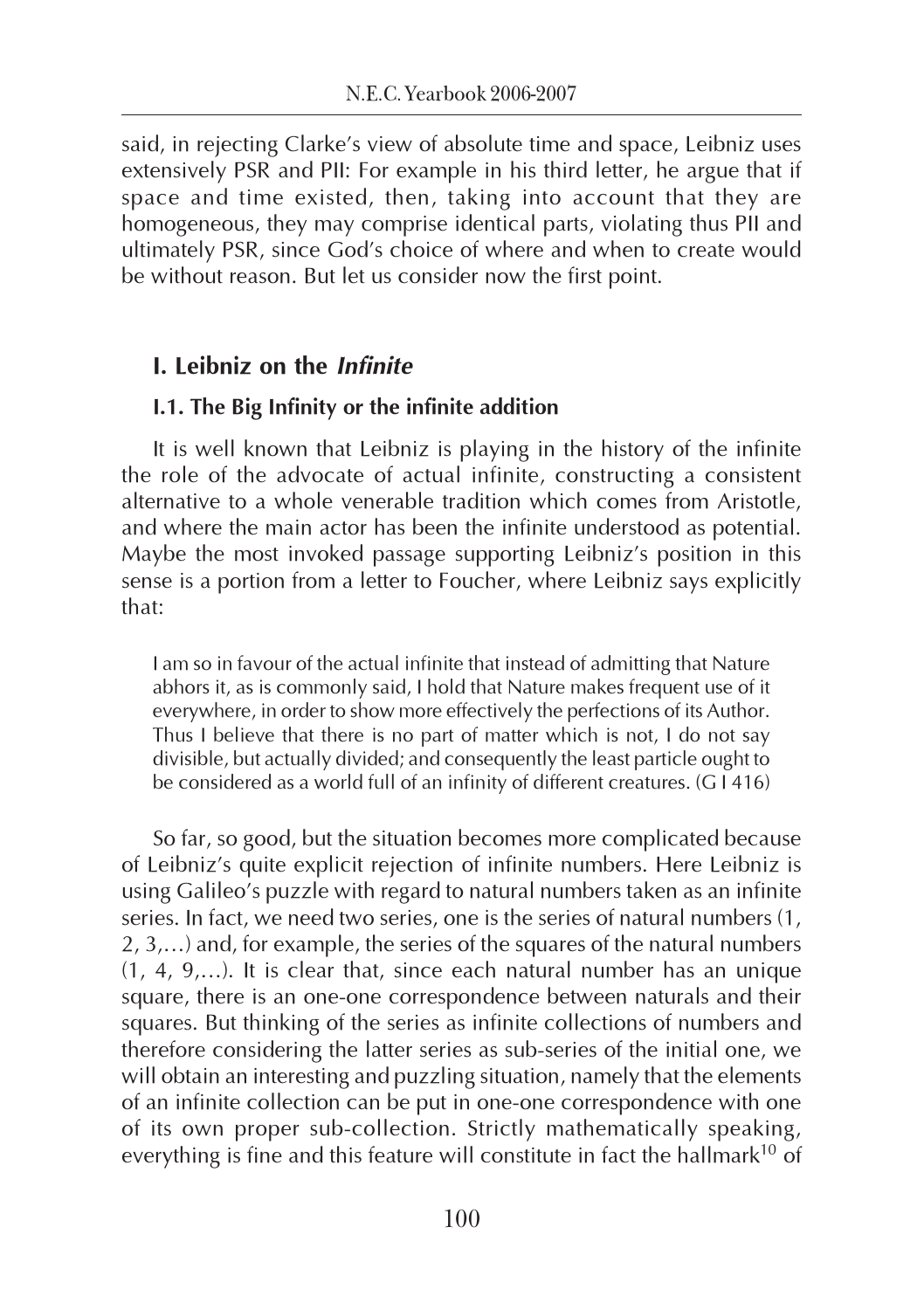the infinite collections for mathematicians like Richard Dedekind<sup>11</sup> or Georg Cantor,<sup>12</sup> but, for a philosopher like Leibniz, this leads to an unacceptable situation. The acceptance of infinite collections leads to the negation of a very intuitive basic law, which says that 'the whole is greater than its proper parts'. Thus, on this metaphysical basis, Leibniz is forced, for the sake of coherence, to reject the actual existence of infinite collections.

Leibniz will characterize such collections as not being real wholes, and so, since unity means existence for him, infinite collections do not have actual existence; they could be found in thought, but not in reality. An interesting consequence of this line of argumentation will be that 'the universe as a whole' is a mere idea, with no counterpart in the actual reality. The universe is not, in fact, a real whole, it doesn't have a real unity and thus lacks actual existence. The concept was further developed in detail by Immanuel Kant, $13$  who did claim that the idea of taking the universe as a whole is contradictory and represents one of the antinomies of the ration.

The part-whole axiom leads not only to the refutation of the concept of infinite collection, but also to the very concept of infinite numbers. The argument goes as follows. If we assume the existence of an infinite collections (of things), that means that we can count them and the result will be an infinite number. But for Leibniz that means that this number will be the last or the greatest number in the counting series, and, obviously, it will be a natural number as well. Contradiction, because the series on natural numbers do not admit any such number as the last or the greatest number.<sup>14</sup>

This intrinsic contradiction in the heart of the concept of infinite numbers could be also seen as an independent proof for rejecting the idea of actual infinite collections. It depends only on the starting point of our analysis. If we will begin with infinite numbers, then we can construct a set of them that will lead us to an infinite collection. We have only to identify the magnitude of this set with its cardinal number (or the "number of numbers" for Leibniz), which will be the last number in the increasing series. Since the last number is an infinite number the series will be infinite and thus the set as the collection of the members of the series will be infinite as well. The other way around, when we start by considering an infinite collection and we'll arrive at considering infinite numbers, was presented earlier.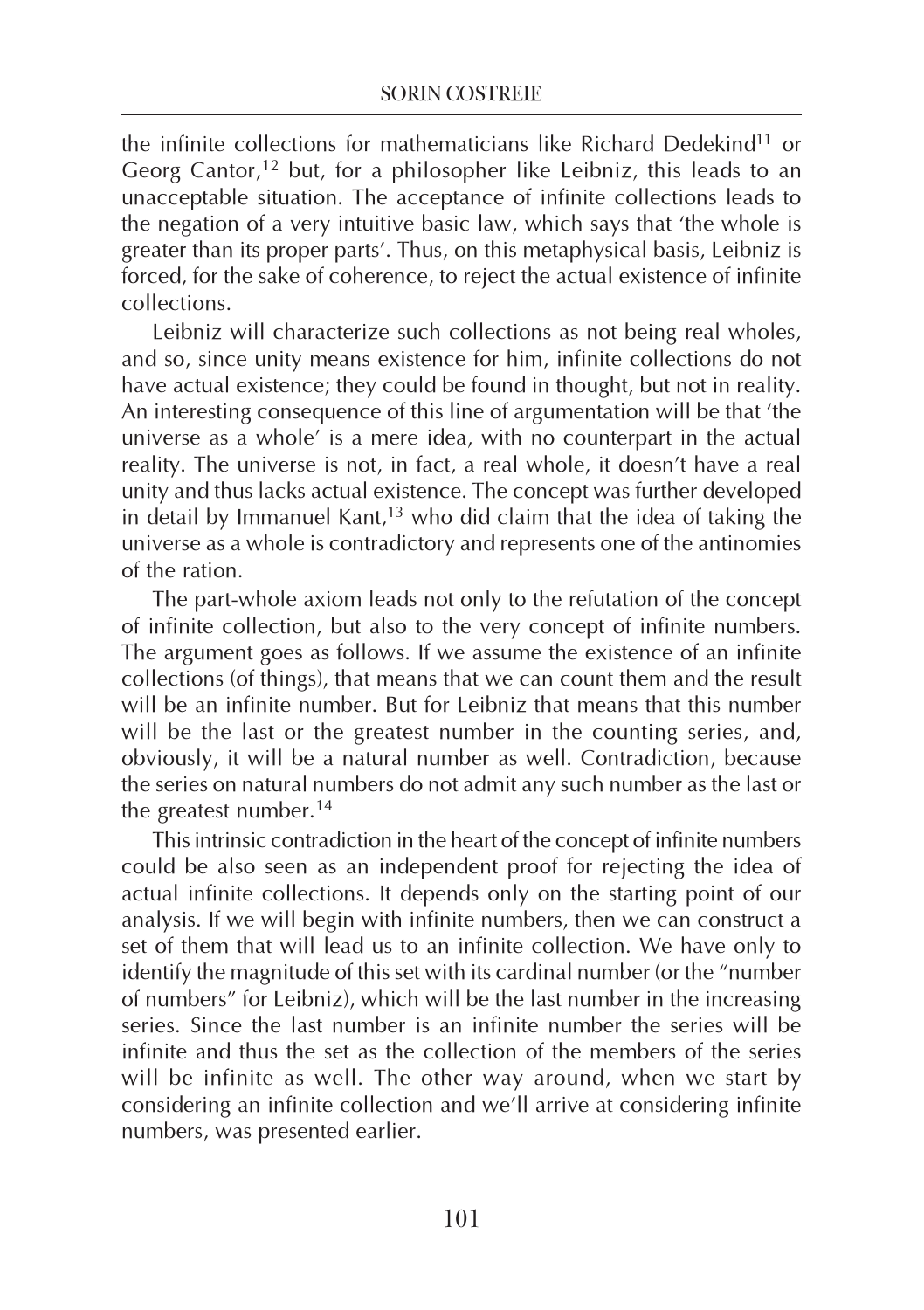Summing up the discussion up to this point, we have the paradoxical situation that Leibniz accepts the actual infinite but rejects infinite numbers and collections. This claim is paradoxical because it is in contradiction to the common intuition that whenever we accept that there are actually infinitely many things, simply by counting them, we will obtain the existence of infinite numbers and/or infinite collections as well.<sup>15</sup> This will entitle some commentators to regard his system as incoherent (G. Brown,<sup>16</sup> S. Levey), whereas other scholars will still maintain that Leibniz endorses a coherent philosophical view (R. Arthur, J. Benardete); there are others who seems to interpret Leibniz as coherent but maintaining two different kinds of infinite, a mathematical and a metaphysical infinite (A.W. Moore). Another type of position is to interpret him as internally coherent, like a consistent axiomatic system, but to say that his axioms contains errors (B. Russell).<sup>17</sup> Even though the presentation of this controversy lies outside the scope of this paper, I will present succinctly Richard Arthur's way out from this puzzling situation; he is drawing an interesting distinction, which seems to carry an important insight. For Arthur, Leibniz is consistent in his claims concerning infinity, and should be understood as endorsing an infinite that is actual but syncategorematic. 18

Leibniz has distinguished a perfectly middle ground between Cantor's actual infinite and Aristotle's potential infinite. Claims that it is some sort of unsound halfway house between the two are in error: it is quite coherent to say that there are actually infinitely many things without accepting Cantor's theory of the transfinite.<sup>19</sup>

I endorse a similar position, $20$  namely that Leibniz seems to have a coherent view of the infinite, and I think that is important to distinguish between his mathematical and metaphysical ideas, which, although they are intrinsically interconnected, constitute two different levels of approaching the world. Moreover, it seems that Leibniz was aware of these difficulties and he has already drawn himself the distinction between an actual infinite that can be seen either as syncategorematic or as categorematic.

It is perfectly correct to say that there is an infinity of things, i.e. that there are always more of them than one can specify, but it is easy to demonstrate that there is no infinite number, nor any infinite line, nor other infinite quantity, if these are taken to be genuine wholes. The Scholastics were taking that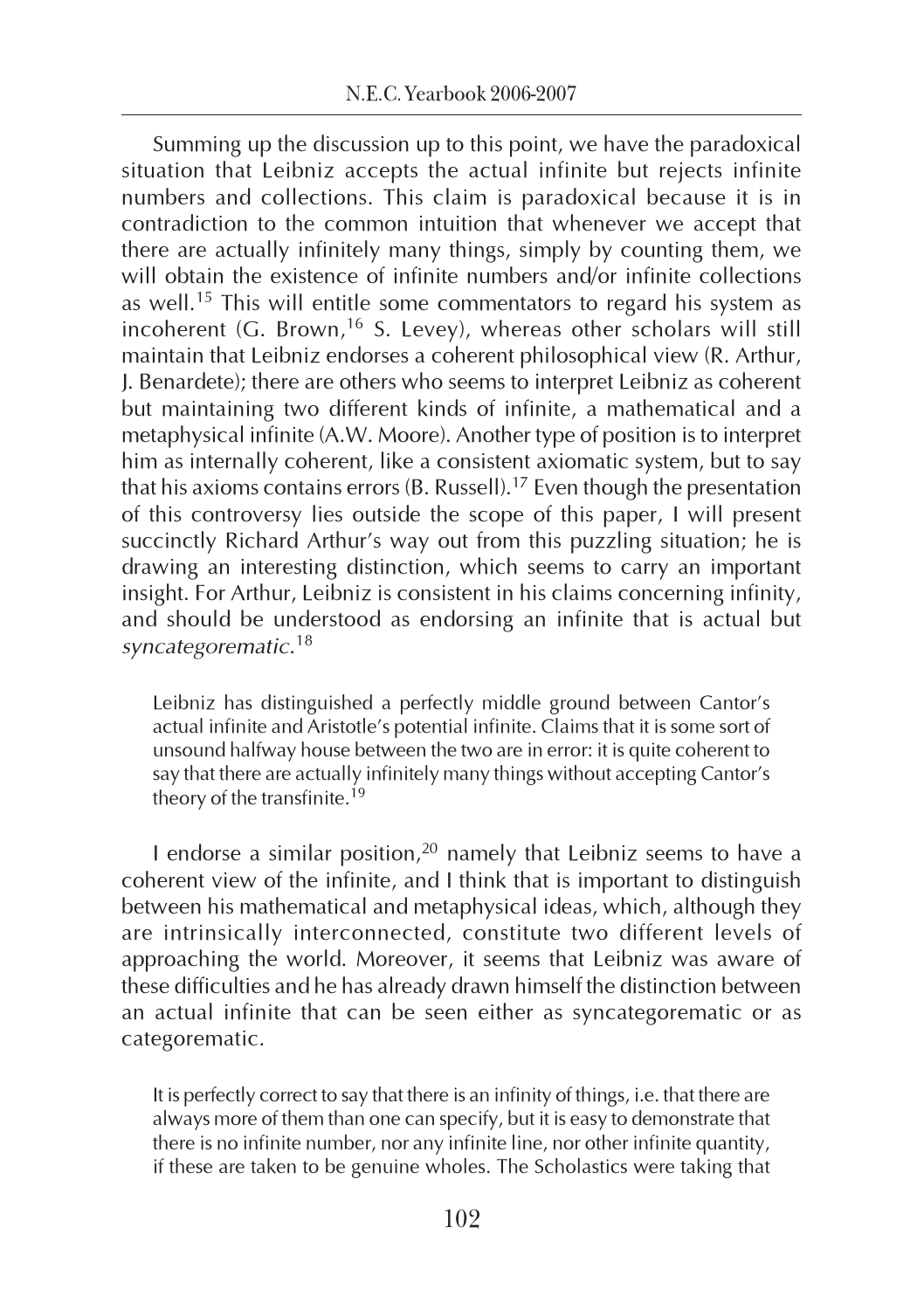view, or should have been doing so, when they allowed a "syncategorematic" infinite, as they called it, but not a "categorematic" one. The true infinite, strictly speaking, is only in the absolute, which precedes all composition and is not formed by the addition of parts. (G VII 468)

In fact Leibniz's conception of infinite is even more complicated, since he is also considering a third alternative, that of a 'hypercategorematic infinite':

There is a syncategorematic infinite, or a passive power having parts, namely, the possibility of further progression in dividing, multiplying, substracting, and adding. There is also a hypercategorematic infinite, or a potestative infinite, an active power having parts, as it were, eminently, not formally or actually. This infinite is God himself. But there is no categorematic infinite, or one actually having infinite parts formally. (G II 314f)

But as Laurence Carling points out, "it is important to realize, of course, that Leibniz's denial of the categorematic infinite is not a denial of the actual infinite".<sup>21</sup> Therefore, we can speak of infinite Leinizian numbers only in the syncategorematical sense; whenever we will pick out a certain number, there will always be another bigger number, and this process goes ad infinitum. But is improper to say that Leibniz endorses the categorematic view of the infinite numbers, where, independently of any given number, we can say that there is a number that is bigger that any finite number. The latter view characterizes for example Cantor's position with regard to transfinite numbers where ? is defined as the least transfinite number.

But, if the Leibniz's position is now quite clear and distinct from Cantor's, the jeopardy relies upon the menace of collapsing with Aristotle's position. So, what's the difference between Leibniz and Aristotle with regard to infinite? If we are taking Aristotle as holding the view of an potential infinite that is in principle 'untraversable',<sup>22</sup> then is clear that even though Leibniz did not accept to posit actually a Cantorian stable and firm infinite in mathematical thought, he would not agree that the infinity cannot be reached in principle in the actual world. The world is infinite for Leibniz. But the danger still persists in the sense that one could say that Leibniz accepts actual infinite in metaphysics, but rejects it in mathematics. This is in fact the position of A. W. Moore: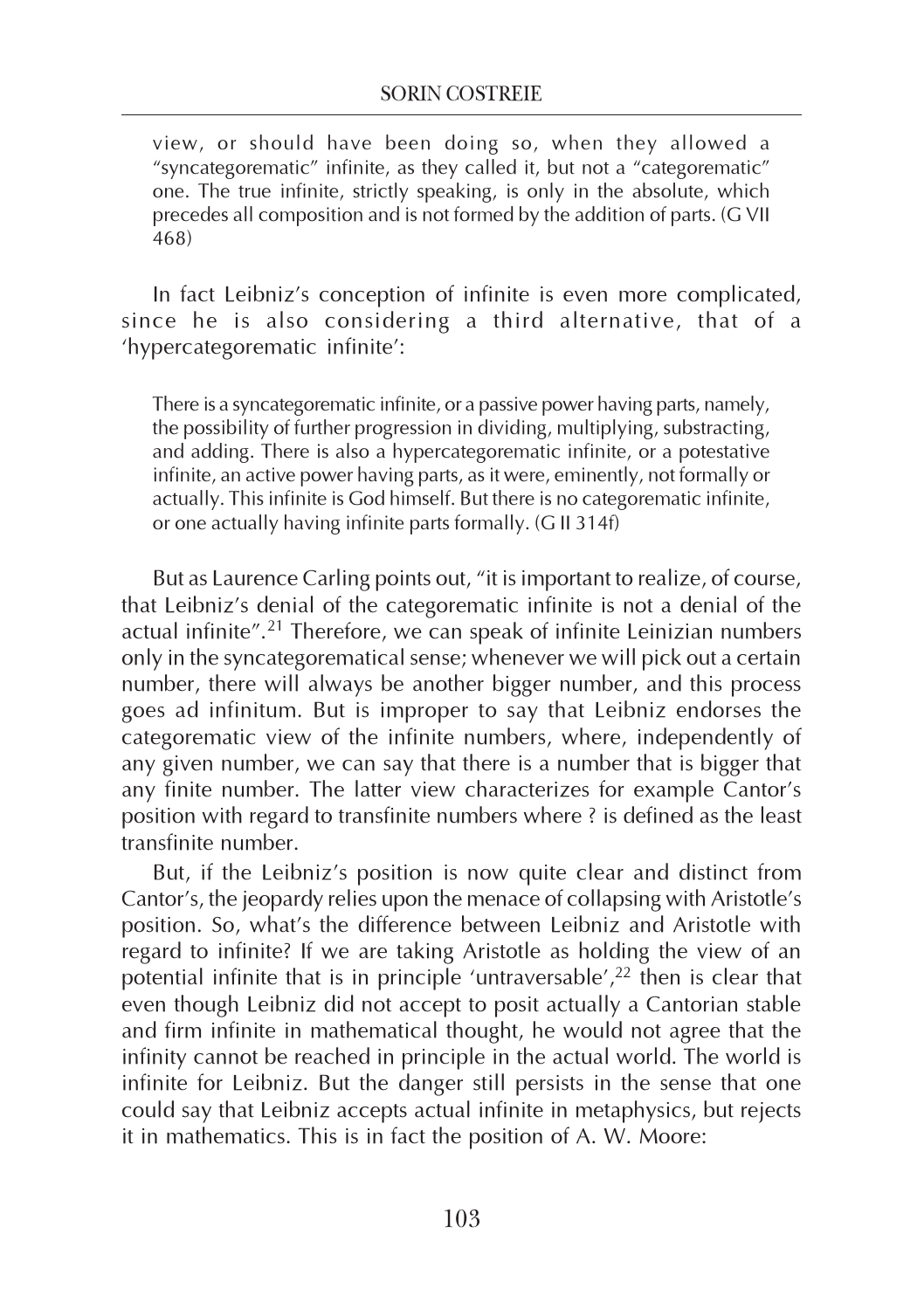Certainly Leibniz left no room for doubt that he regarded space, time, and that which is in space and time as infinite both by addition and by division, and in some sense actually so. (…)

Borrowing the term introduced by the medievals, he said that nature was infinite only in a syncategorematic sense. That is, given any finite part of nature, there was always more to come. This sounds much closer to Aristotle.  $(\ldots)$ 

Describing a straight line as a circle with an infinite radius was (in certain contexts) a convenient facon de parler. In general, then, Leibniz's views concerning the mathematically infinite did contain an important element of Aristotelian restraint 23

Based of the syncategorematic-categorematic distinction one could respond that, for instance, when a series goes ad infinitum, for Leibniz means that we are dealing actually with a real infinity of things, even though we are not able to deal with the infinite as such. Here, very important seems to be the unboundness of such series. No last term could be find here, because whenever we will pick out any term, immediately we will obtain its successor in that series and thus the entire process is a never ending story. On the other hand, I agree with Arthur that the distinction concerns the actual infinite and marks firstly a commitment to the real existence of infinite, and only after that it is coming with some clarification with regard to the actual infinity of things. Mathematically speaking, such commitment endorses a dynamic view of the infinite, in contrast with the Cantorian static view, where the infinite is an absolute given.

#### I.2. The Small Infinity or the infinite division

A second interesting Leibnizian puzzle concerning infinity is the one with regard to the infinite divisibility of the matter. Let us recall that for Leibniz matter is not only 'potentially divisible but actually divided'. Moreover, and I will discuss this point in the second part of the paper in a more detailed manner, Leibniz endorses that the bodies as actual things are discrete objects and thus we come upon a paradoxical view where each finite portion of matter comprises infinitely many finite parts. Thus the division of material things could go ad infinitum, which certainly implies that there are no minimal or ultimate material elements of the matter. There are no substantial atoms in the world exactly how a continuum line it is not made by points.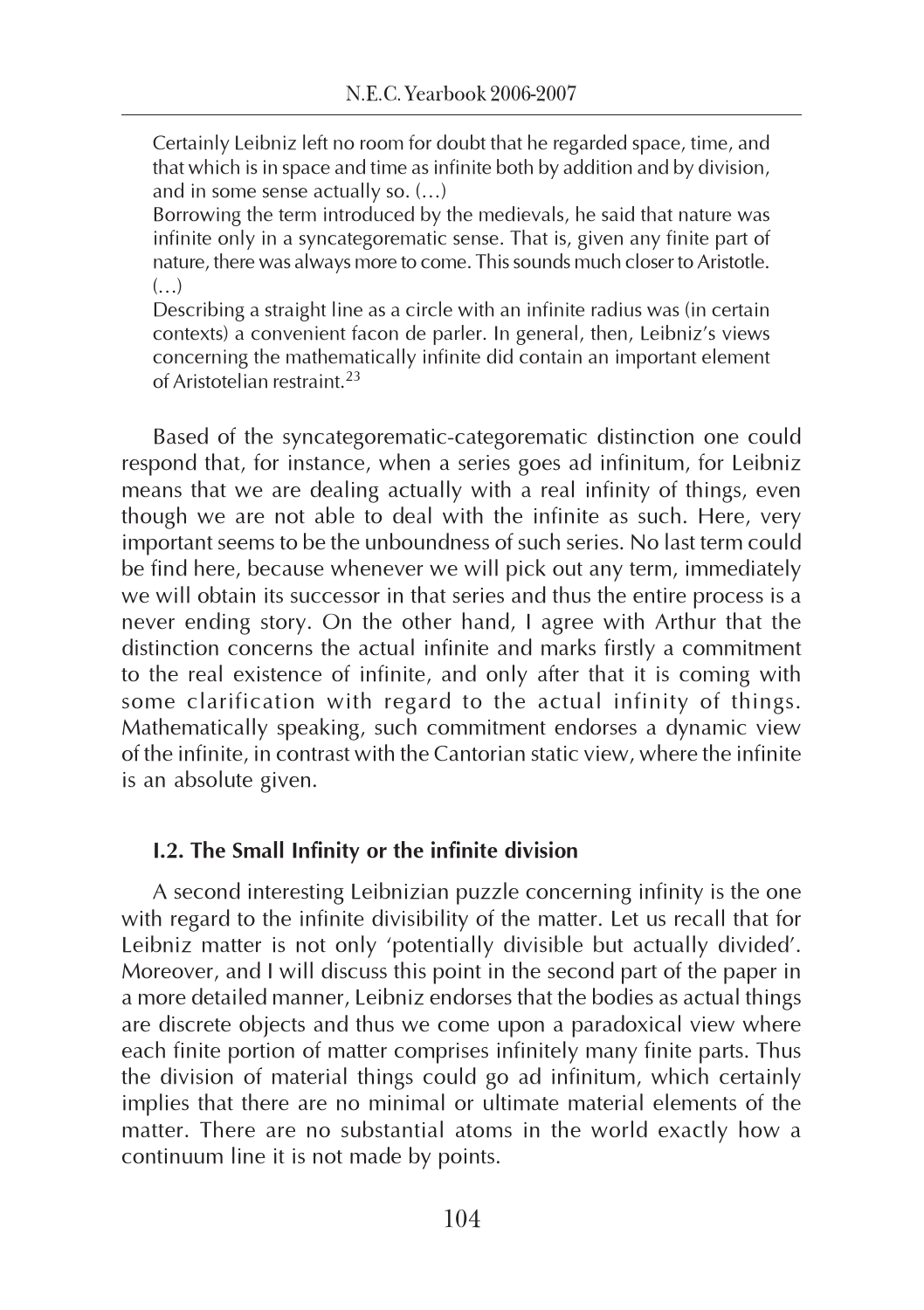The puzzle of infinite division of the matter is well crystallized by John Bernoulli in the following challenging question, which appears in his correspondence with Leibniz: "You admit that any portion of matter is already actually divided up into an infinite numbers of parts; and yet you deny that any of these parts can be infinitely small. How is this consistent?". Leibniz's response was:

I do not think it follows from (the infinite division of matter) that there exists any infinitely small portion of matter. Still less do I admit that it follows that there is any absolutely minumum portion of matter … Let us suppose that in a line is 1/2, 1/4, 1/8, 1/16, 1/32, etc., are actually assigned, and that all the terms of this series actually exists. You infer from this that there also exists an infinitieth term. I, on the other hand, think that nothing follows from this other than that there actually exists any assignable finite fraction, however small you please. (GM III, 529)

Thus, in order to grasp Leibniz's thought, it is quite important to see how this metaphysical process of the infinite division of the matter has a mathematical model in the sum of elements of the convergent series of 1/2, 1/4, 1/8, 1/16, 1/32… The idea behind this series is that such a process (of infinite division) is infinite in the sense that the series is unbounded. There is no last or least term, just because, as in the case of natural numbers, given any certain number (fraction) in this series, we can find very quickly a smaller number (fraction), which will be in fact its successor in this convergent series. But here, as in the case of natural numbers, we can only speak about a syncategorematic actual infinite, and it is not the case to asses the existence of a categorematic actual infinite. The latter may imply the actual existence of infinitesimal (small) magnitudes, idea strongly rejected by Leibniz; for him infinitesimals were mere facon de parler.

With regard to this mathematical model, Samuel Levey provides us with a very interesting analysis, presenting us two alternative ways of interpreting the infinite division of matter. One is called the 'diminishing pennies' model,<sup>24</sup> whereas the other is the 'divided block' model.<sup>25</sup> Both models consist in two different ways of viewing ontologically the infinite division of matter, and combined with Leibniz's own model ('folding tunic') entitles the author to draw the conclusion that Leibniz seems to be contradictory in the sense that his model does not fit very well his own ontological considerations concerning the infinite division of the matter.<sup>26</sup>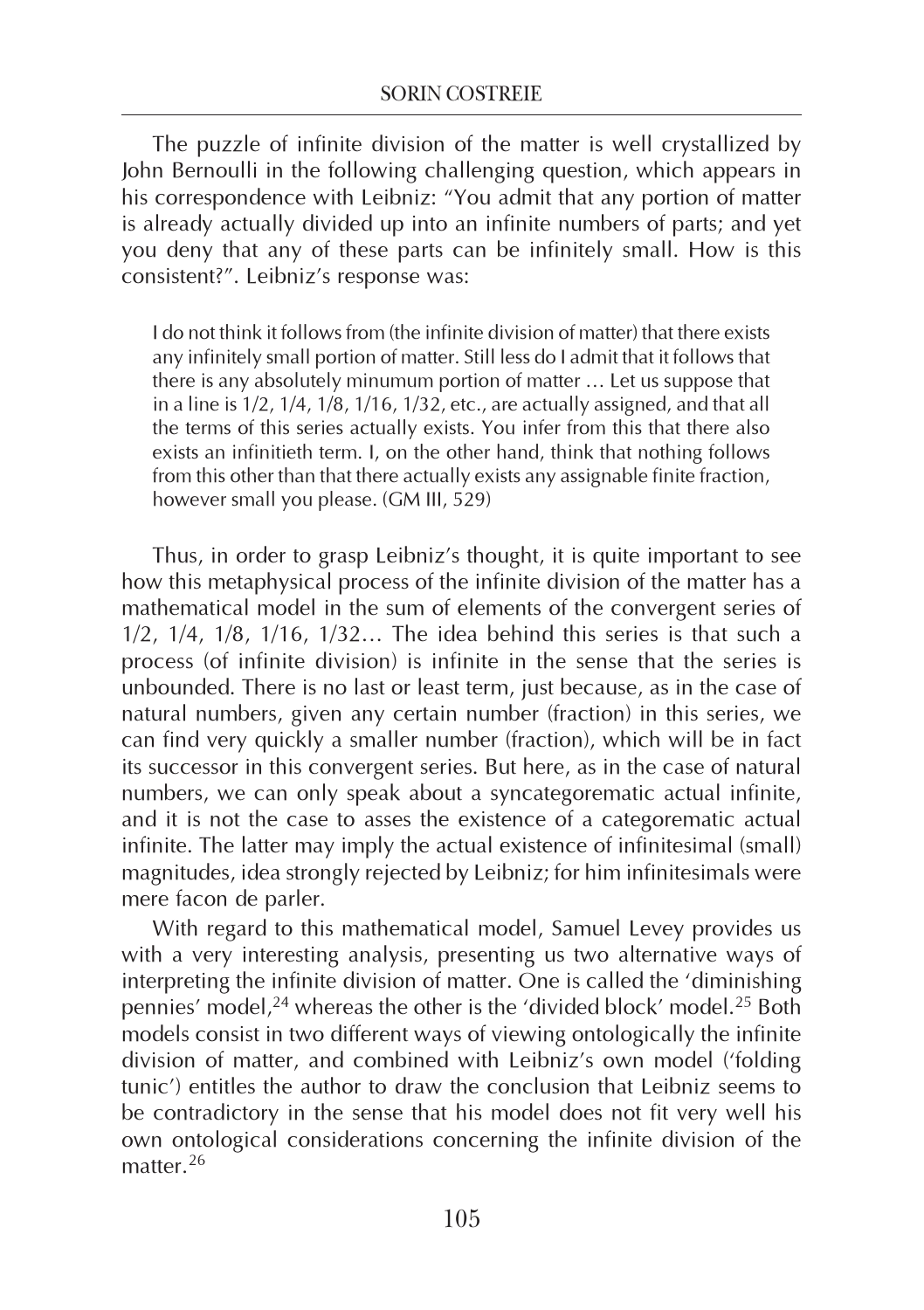Let us consider now Leibniz's own model, which runs as follows:

The division of the continuum must not be considered to be like the division of sands into grains, but like that of a sheet of paper or tunic into folds. And so although there occur some folds smaller than others infinite in number, a body is never thereby dissolved into points or minima. On the contrary, every liquid (i.e., all matter) has some tenacity so that although it is torn into parts, not all the parts of the parts are so torn in their turn; instead at any time they merely take shape, and are transformed; and yet in this way there is no dissolution all the way down into points…. It is just as if we suppose a tunic to be scored with folds multiplied to infinity in such a way that there is no fold so small that it is not subdivided by a new fold… And the tunic cannot be said to be resolved all the way down into points; instead, although some folds are smaller than others to infinity, bodies are always extended and points never become parts, but always remain mere extrema.<sup>27</sup>

It is clear that here when Leibniz speaks about parts which are infinite in number, he has in mind the syncategorematic sense of the term infinite. He is entitle to treat matter in this sense because here he is dealing with material bodies which are finite, even though they can be infinitely divisible, or moreover, more correctly, they are actually infinitely divided in finite parts. A second point that may be stress out is that Leibniz thinks there are no ultimate material constituents of the substantial world, no material atoms or points. Each portion of matter, whatever small it is, has extension and is be further divided to infinite. Last but not least, Leibniz confuses us here by discussing matter in a way in which it seems that it is continuous, when, on the contrary, he is very clear in other places that substantial bodies qua aggregates are discrete.

#### II. Leibniz on Miracles

 There are two kinds of miracles for Leibniz: ones are supernatural, and required the direct intervention of God, and the others are natural, in the sense in which they are performed by angels and the laws of nature are not broken. They are 'natural' exactly in the sense in which there is, in this case, no violation of the physical laws. These miracles are performed by angels, also created beings, which differ from us in the sense in which what we do could be also seen as miraculous for inferior being as dogs or cats: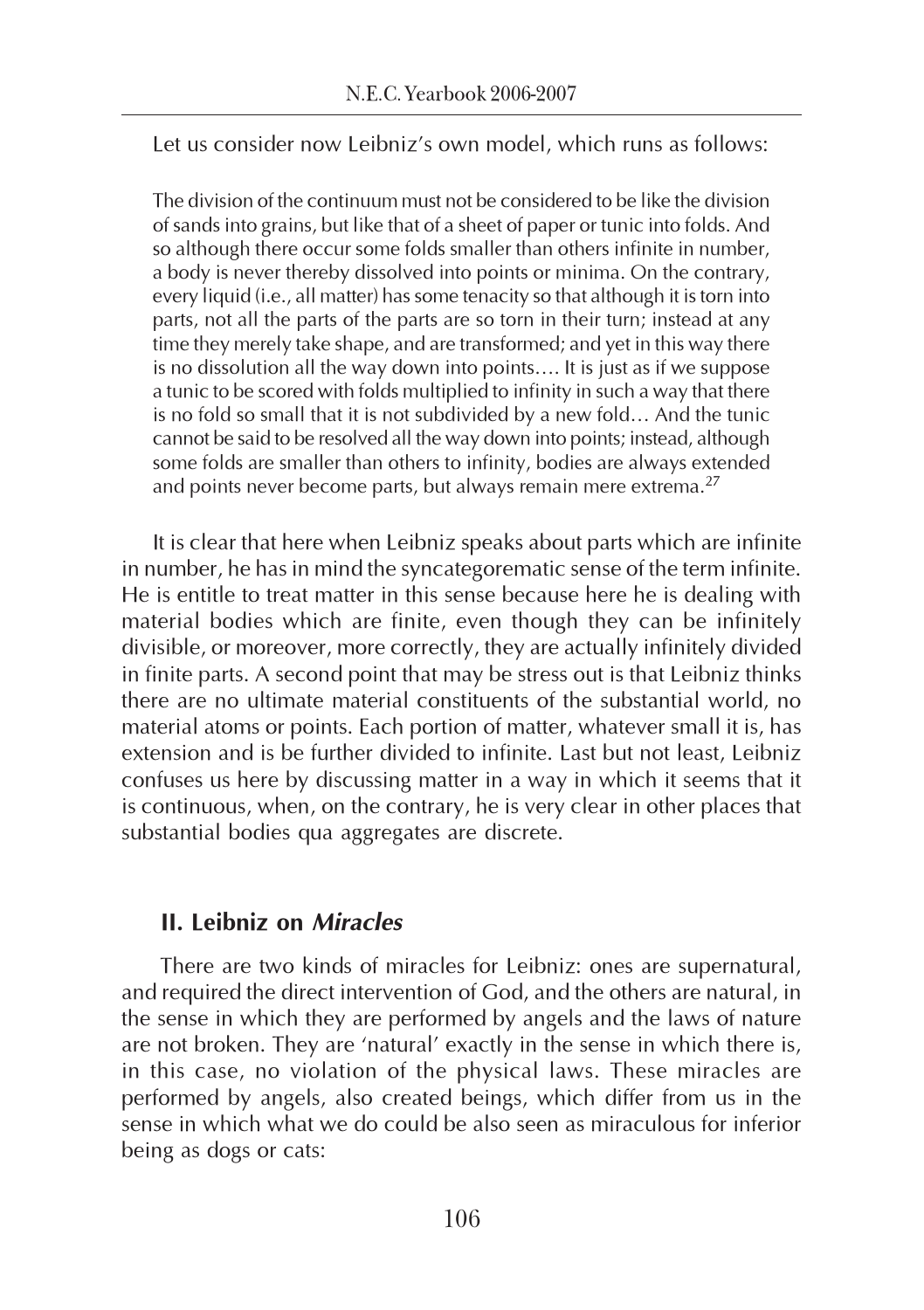These angels or these substances act according to the ordinary laws of their nature, being combined with bodies more rarefied and more vigorous than those we have at our command. And such miracles are only so by comparison, and in relation to us; just as our works would be considered miraculous amongst animals if they were capable of remarking upon them. The changing of water into wine might be a miracle of this kind. But the Creation, the Incarnation and some other actions of God exceed all the power of creatures and are truly miracles, or indeed Mysteries. If, nevertheless, the changing of water into wine at Cana was a miracle of the highest kind, God would have thereby changed the whole course of the universe, because of the connection of bodies. (T 249)

So, we can also distinguish between miracles of the first rank and miracles of the second rank. In the first class there are only the miracles done as a direct intervention of God, namely acts like:<sup>28</sup> creation, conservation, annihilation and incarnation.<sup>29</sup> In the second class there are the miracles of the second rank, in which, due to the intervention of angels, and in concordance with the laws of nature, some things are changed in the world in a miraculous manner. They are miraculous because such actions surpass our power of understanding.

As R. Adams interesting observed: "Leibniz certainly thought that free actions 'cannot be foreseen by the reasoning of any created mind' because of the complexity of the order on which they depend."<sup>30</sup> At this point it is worth to mentioned that a miracle could be seen at least from two perspectives. There are epistemological miracles, in the sense that the laws of the actual world cannot be comprehended by any created mind, and *ontological* miracles, namely that the order of the world is truly violated by a supernatural power. In the first case, we regard things or facts or phenomena as miraculous, because we cannot rationally understand what is going on there, due to the limits of our mind. In the second case, the law as it is known (and could be known) by human beings is broken, but it is violated the law as it is. In the first case we have in fact a rejection of the existence of miracles, because as long as we can not explain all the physical processes of the actual world, that means that we do not know entirely the physics of the world, because otherwise we could explain every physical process. Further, we could claim that either is just a question of time and technology until we will discover all the natural laws, or we cannot acquire such knowledge in the virtue of our intrinsic limitation of our understanding capabilities. In one case we will have a progressive elimination of miracle seen as a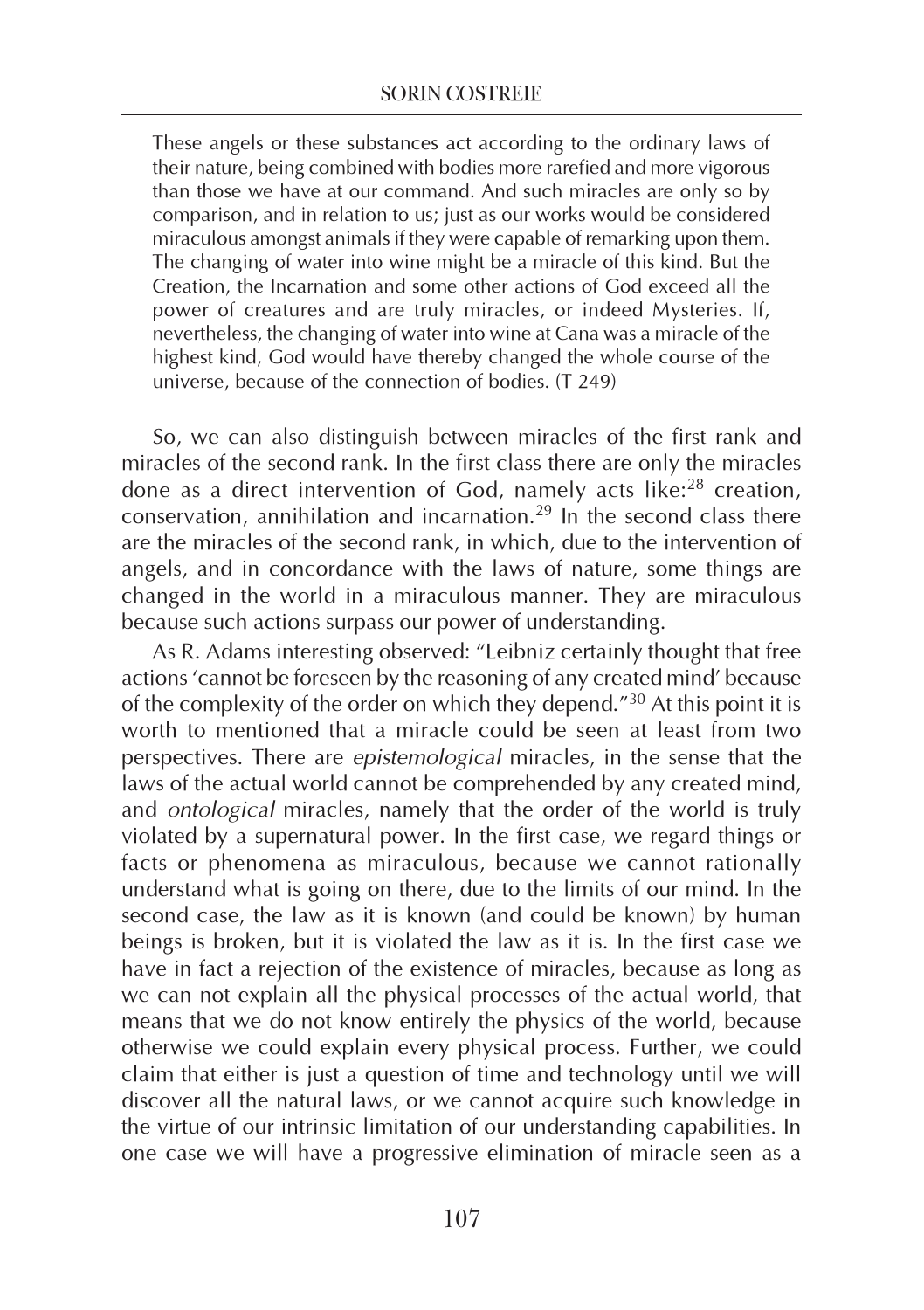'still unexplained phenomenon', in the other we can say that there are not really miracles. They are not really, because, for instance, for monkeys, a computer is, no doubt, a miraculous outcome, but it is so only because they do not have (the possibility of obtaining) a good explanation of that fact in their world.

I maintained that an operation of God by which he should mend the machine of the material world, tending in its nature, as this author pretends, to lose all its motion, would be a miracle. His answer was that it would not be a miraculous operation because it would be usual and most frequently happen. I replied that 'is not usualness or unusualness that makes an miracle properly so called, or a miracle of the highest sort, but its surpassing the powers of creatures,  $31$  and that this is the general opinion of divines and philosophers; and that therefore the author acknowledge at least that the thing he introduces and I disallow is, according to the received notion, a miracle of the highest sort, that is, one which surpasses all created powers, and that this is the very thing which all men endeavor to avoid in philosophy.  $(1 \text{ V } 107)$ 

Surpassing the powers of creatures could mean on one hand the ontological power of acting,<sup>32</sup> obtaining miracles of the first rank, or on the other hand the *epistemological power of understanding<sup>33</sup> s*ome things, dealing in this case with miracles of the second rank. But it would be a misunderstanding of the distinction, whether some body will see the miracles of the first rank only as 'ontological', and the miracles of the second rank only as 'epistemological'. It is obvious that creation surpasses the power of human being in both senses, as making and understanding something. We could not, of course, create the world as it is, and only we could not understand entirely the act of creation and even the world. On the other hand, even that the miracles of the second rank do not infringe the natural laws, this does not mean that we are able to produce similar effects. We have a limited power of creation and understanding, in the sense in which our potential infinity of acts and thoughts, has an real and actual limit, which cannot be surpassed by any human being.

It would be also worth mentioning that Leibniz defense of the existence some actions of God as miraculous, is in fact another way to avoid and reject Occasionalism and Deism. In the first case, God would be the only agent in the world, so, every acts of him will be miraculous, and consequently, will be no miracles in the world, as long as natural interventions are dismissed. In the second case, God's does nothing, so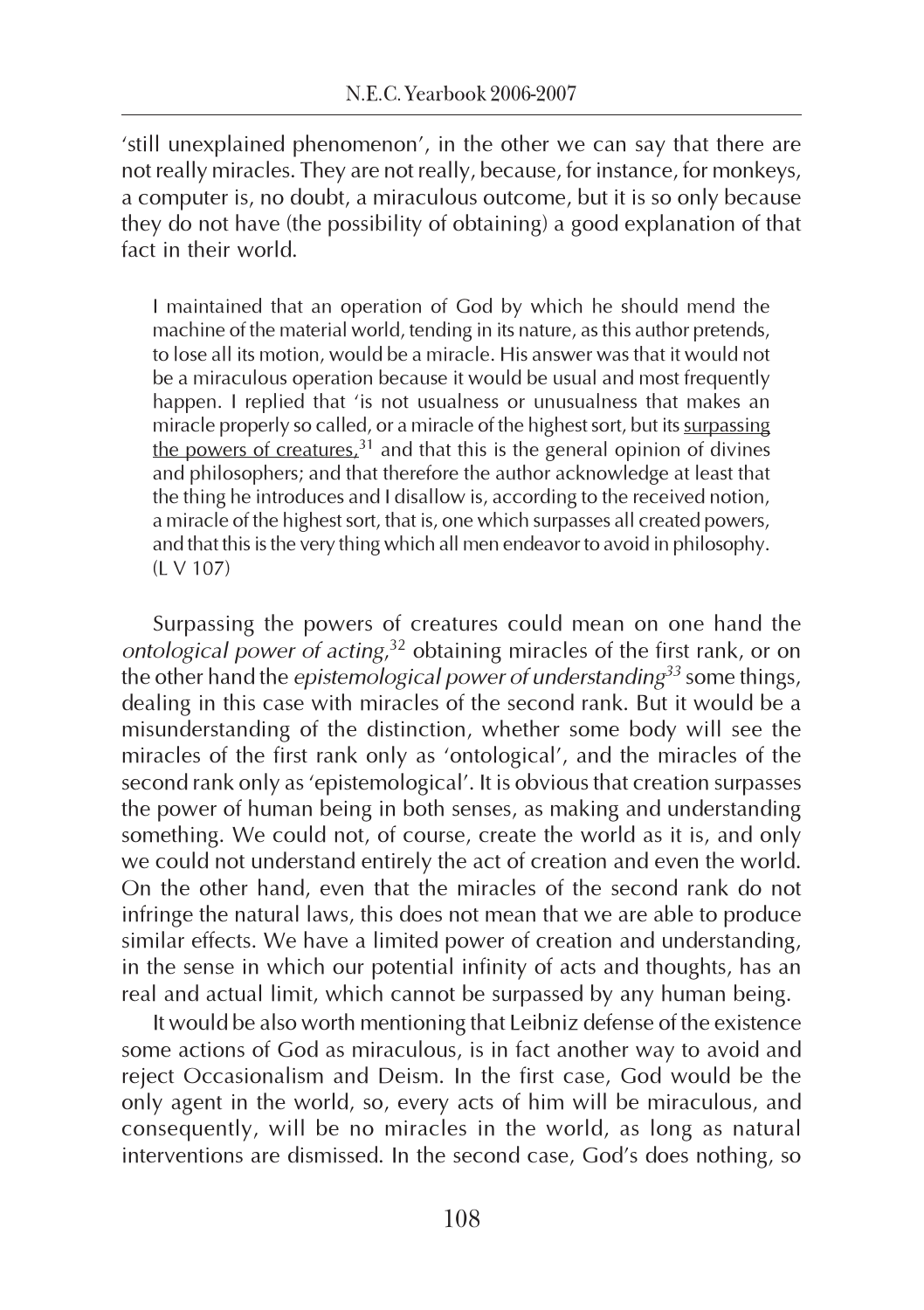neither miracles, so, again the conclusion that there are no miracles in the world.

So, talking about miracles, in Leibniz's account, 'true miracles' are only the supernatural actions of God, which go beyond the physics of this world,<sup>34</sup> and this is in fact in concordance with his doctrine of pre-established harmony, where within the physical world everything was fixed from the very beginning. This is an important thing, because otherwise we could not understand his metaphysical optimism, namely that we are living in the best possible world. It is the best universe, not because it does not comprise the evil, or at least a minimal amount of it, but because is the most complete world, with the most simple laws. The principle of plenitude, which consist in this maximal ratio between the simplicity of the rules that governs our world, and the richness of the phenomena of this actual world, could be understand entirely only from God's view. So, in order to conceive and understand Leibniz's world, we have to approach it from God's perspective. For example Carl von Weizsäcker<sup>35</sup> in his book The World View of Physics, acknowledges this important point about Leibniz's system:

Probably the philosopher in Leibniz' sense has a similar experience when he surveys the world as a whole. It is no longer the mass of particular factual evil which is the object of his consciousness, but the meaning of the whole. If he succeed in seeing not with the eye of his limited human existence, but with the eye of God, then the choice between optimism and pessimism would be resolved.

#### III. Still Leibniz on Miracles. Physics and Metaphysics

Let us consider Leibniz's rejection of Newton's universal gravitation as miraculous in the sense that this would require the constant intervention of God into physical world, a thing which is seen by Leibniz as being contrary to the divine perfection of the creator who acts as a designer which sets up such a world that does not required any further intervention and adjustment. In a letter to Lady Masham, Leibniz says that:

[I]t is no more comprehensible to say that a body acts at a distance with no means or intermediary than it is to say that substances as different as the soul and the body operate on each other immediately; for there is a greater gap between their two natures than between any two places. So the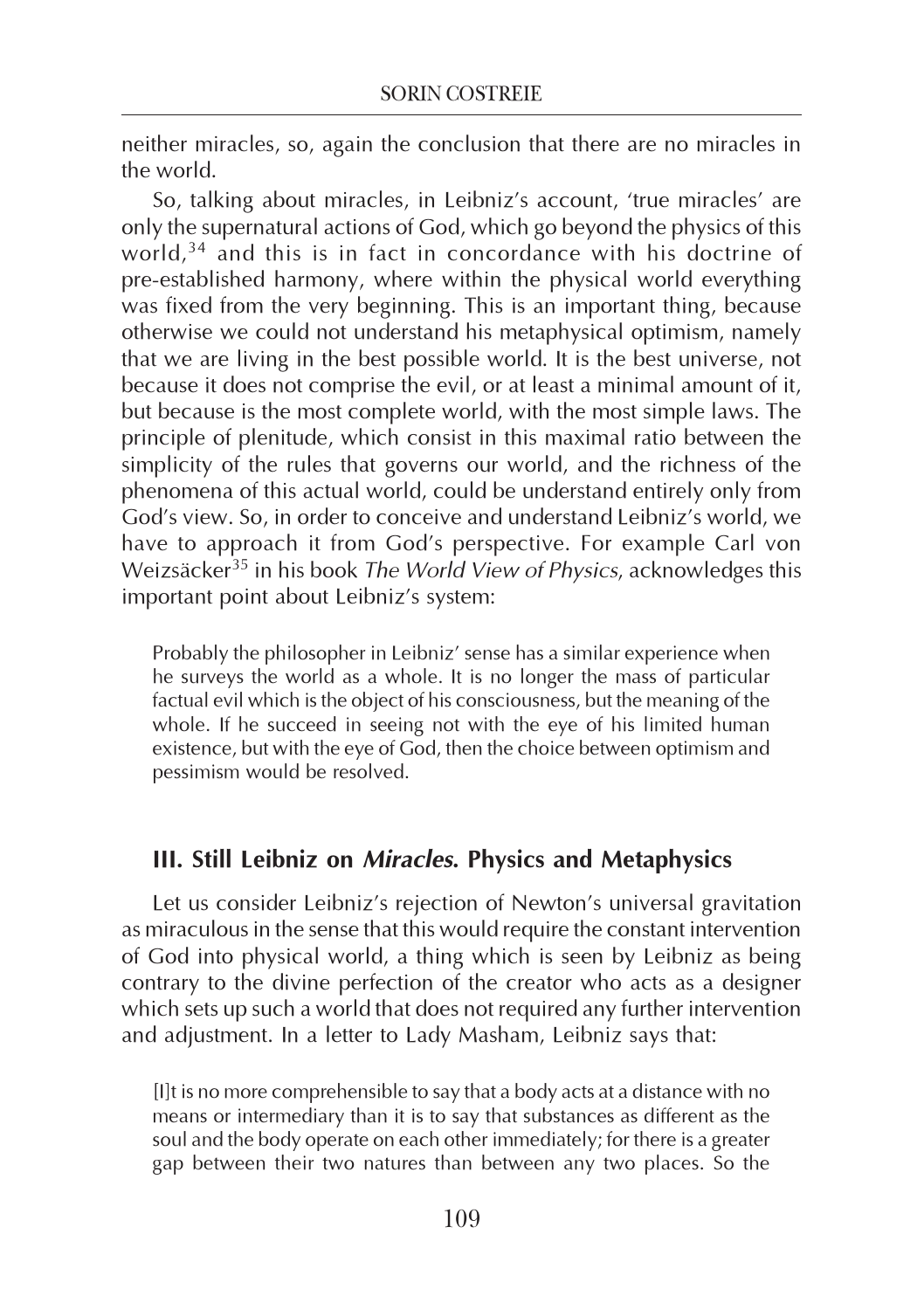communication between these two so heterogeneous substances can only be brought about by a miracle, as can the immediate communication between two distant bodies; and to try to attribute it to I know not that what influence of the on the other is to disguise the miracle with meaningless words. (G III 354)

But this raises the following question: why did Leibniz ended up rejecting only universal gravitation, i.e. action-at-a-distance, and still accepting mind-body connection? For exemple, Gregory Brown's response to this puzzling question is that:

Leibniz employed a strategy that he often employed in dispensing with apparent miracles, namely, that of offering what was, as he told Queen Sophie Charlotte, only une fois pour toute – "only a once-for-all explanation" (G III 347). Since the one, truly unavoidable miracle was that of creation, why not, leibniz seems to have reasoned, simply roll as many apparent miracles as possible into that initial, mega-miracle of creation. (…) An une-fois-pour-toutes arrangement at the moment of creation made it unnecessary for God to intervene miraculously in the course of nature.<sup>36</sup>

For instance, Newton (Query 23 of the 1706 edition of the Opticks / Query 31 of the 1717 edition) says explicitly that "God is a powerful ever-living agent, who being in all places, is more able by his will to move the bodies within his boundless uniform *sensorium*, and thereby to form and reform the parts of the universe, than we are by our will to move the parts of our bodies" (LC 181). That make Leibniz react, attacking the idea of (absolute) space as sensorium Dei, along with the idea that thus God is continuously (and miraculously!) intervening in the world. As a response to this, in his fourth letter, Clarke withdraws and reacts in the following way:

That one body should attract another without any intermediate means, is indeed not a miracle, but a contradiction; for 'tis supposing something to act where it is not. But the means by which two bodies attract each other, may be invisible and intangible, and of a different nature from mechanism; and yet, acting regularly and constantly, may well be called natural… (G VII 388/IC 53)

So, just because it is constant, for Clarke, God's intervention is natural and thus not miraculous, whereas for Leibniz, exactly because it is God's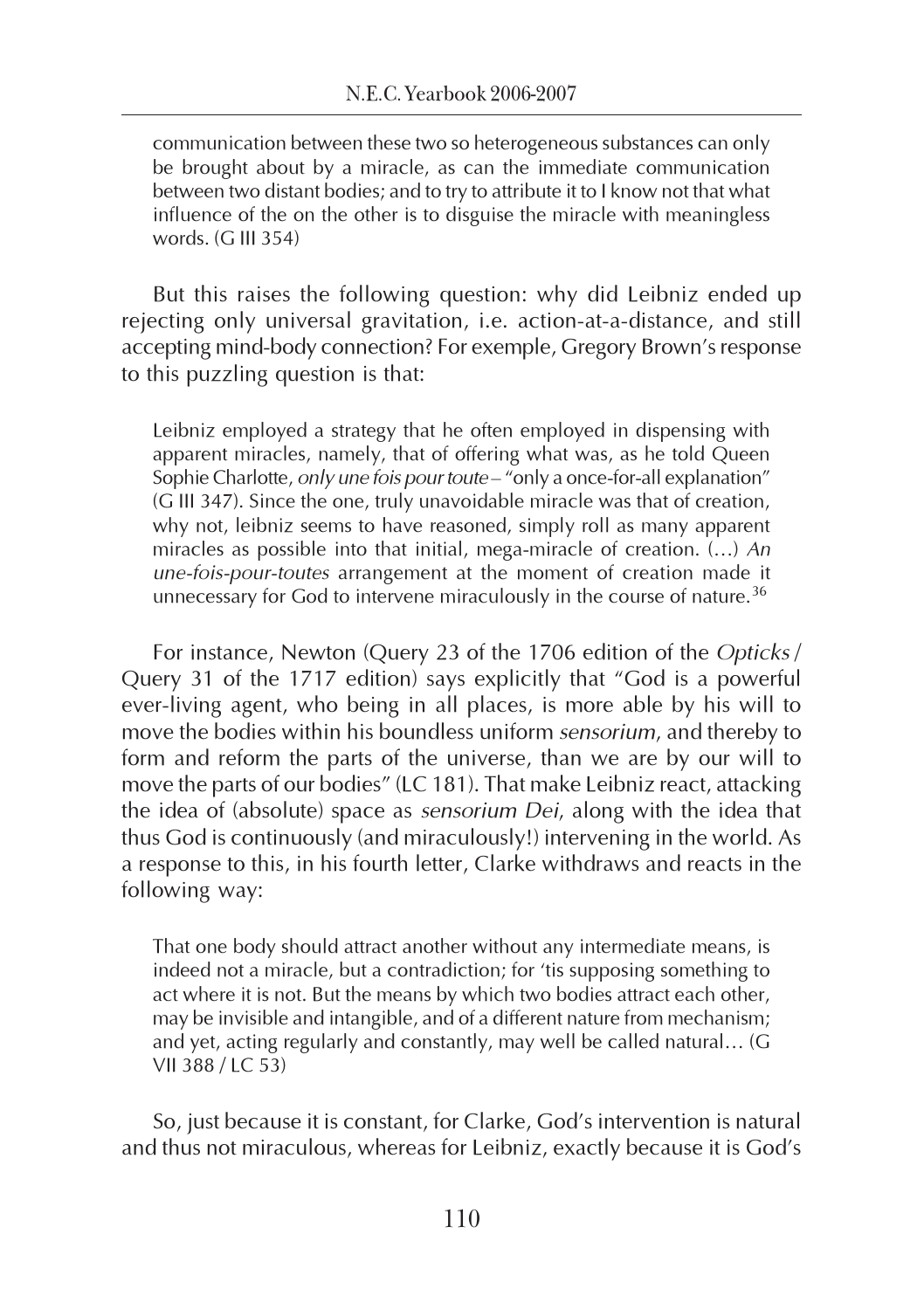intervention, it would be still a miracle, yet, being continuously, would contradict the nature of the true miracles, which are sporadic interventions of God, in order to supply the order of grace and not that of nature.<sup>37</sup> This is an important point of the discussion, because in a sense it pertains again to the maintenance role of God. For Clarke the denial of God's continuous direct intervention in the natural world would mean in fact somehow God's deprivation of his rights as the supreme ruler, who, as a benevolent monarch should constantly intervene into the affairs of his kingdom.

Yet recall that something is miraculous whether either surpasses the power of created beings or transcends the human knowledge. But, God in his supreme benevolence, would not make physical laws miraculous in this sense, for we have the power to discover them in the order of nature, studying it purely geometrically. This will bring us to another related issue, namely, to the connection between physics and metaphysics. Leibniz confesses about his dissatisfaction with dealing only with the geometrical order of the world:

There was a time when I believed that all the phenomena of motion could be explained on purely geometrical principles, assuming no metaphysical presuppositions, and that the laws of impact depend only on the composition of motions. But, through more profound meditation, I discovered that this is impossible, and I learned a truth higher than all mechanics, namely, that everything in nature can indeed be explained mechanically, but the principles of mechanics themselves depend on metaphysical and, in a sense, moral principles, that is, on the contemplation of the most perfectly effectual [operans] efficient and final cause, namely, God, and cannot in any way be deduced from the blind composition of motion. And thus, I learned that is impossible for there to be nothing in the world except matter and its variations, as the Epicureans held. (A VI iv, 1976 / AG 245)

Gregory Brown sees here the initiation of the construction of a methodological wall between physics and metaphysics, or, in his terms, the seeds of "the methodological Apartheid between Physics and Metaphysics". I would not go so far in characterizing the relation between the two disciplines, or, better said, between two levels of investigating the universe. I would rather say together with Daniel Garber<sup>38</sup> that, for Leibniz: "mechanistic explanation of the phenomena are preferable not because they are truer than the Scholastics' account, only more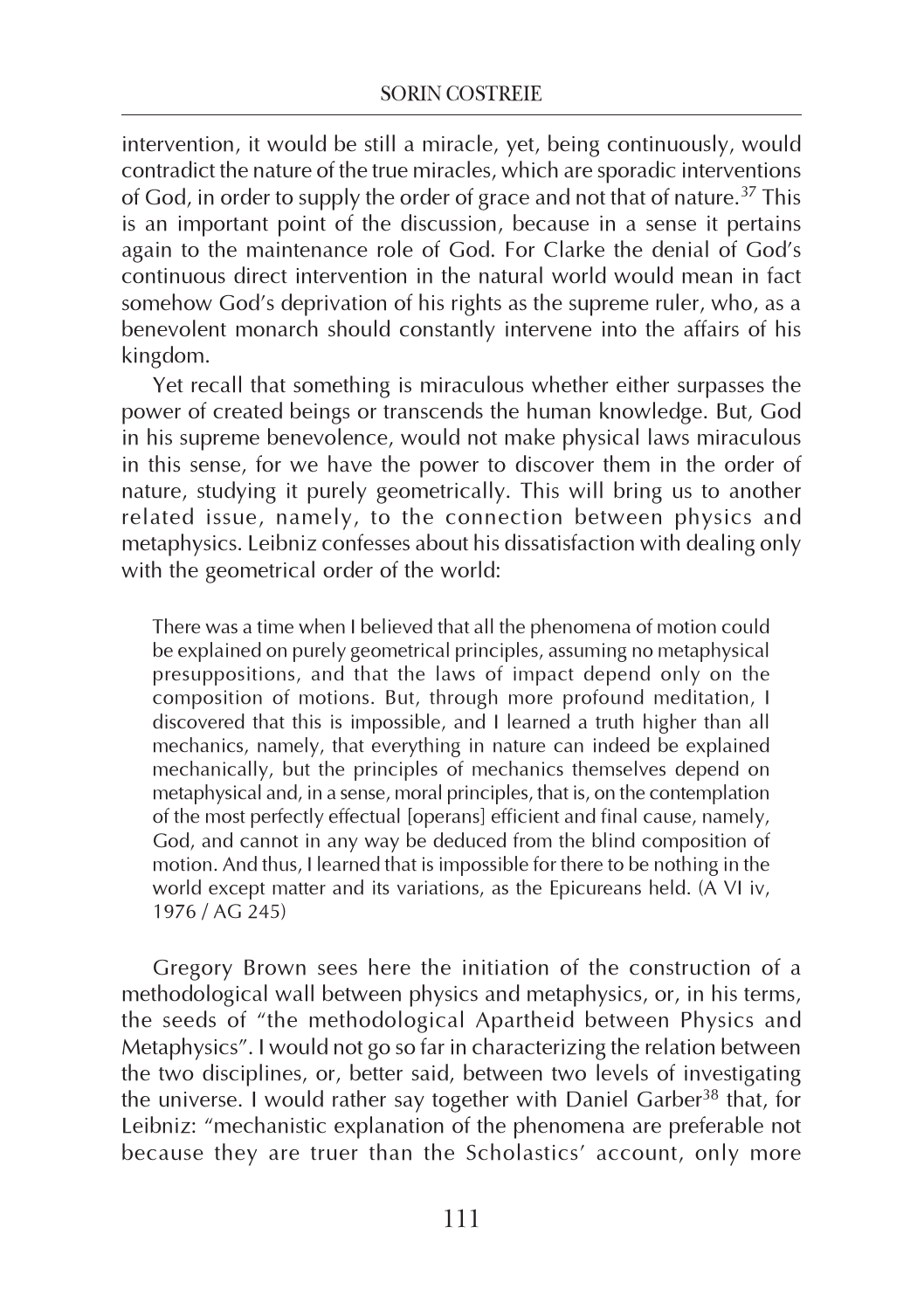informative. When understood properly, Leibniz's mechanical explanations do not replace Scholastic explanations, but are grounded in them; mechanical explanations are a schematic and partial way of describing what goes in the form, what all forms have in common. It is what we have to fall back on in our ignorance of what specifically God programmed in." Perhaps a Hegelian would say about this that Aristotle's substantial forms were the thesis, Descartes' mechanical philosophy of nature the antithesis, and, eventually, Leibniz' mature conception of the world (of monads) the synthesis. However, I agree with Brown that there is a certain methodological wall between Leibniz and Newton, since the latter says the following:

I have not yet been able to deduce from phenomena the reason for these properties of gravity, and I do not feign hypotheses. For whatever is not deduced from the phenomena must be called a hypothesis, and hypotheses, whether metaphysical or physical, or based on occult qualities, or mechanical, have no place in experimental philosophy. In this experimental philosophy, propositions are deduced from the phenomena and are made general by induction. The impenetrability, mobility, and impetus of bodies, and the laws of motion and the law of gravity have been found by this method. And it is enough that gravity really exists and acts according to the laws that we have set forth and is sufficient to explain all the motions of the heavenly bodies and of our sea. (CW 943)

Newton defines force solely on the basis of its measurable effects without any reference to its metaphysical origin. Thus, he constructed a systematic account that yields dynamical predictions by defining force in terms of acceleration. On the other hand, Leibniz thought that physics alone could not provide the ultimate knowledge of the world, unless it's based on the more fundamental metaphysical problems. This is an important point of divergence between Leibniz and Newton, and this disagreement concerns both the way they regard the universe as a whole and the way in which we may attain scientific knowledge in such a universe. Yet, as Brown himself observes, the wall between the two is in a sense unidirectional, for Leibniz appreciates also the great benefits of the experimental method in science, since he says in a letter to Abbe Conti:

I … admire very much the physico-mathematical thoughts of M. Newton, and the public would be greatly in your debt, sir, if you could this capable man to give us his conjunctures in physics to this point. I strongly approve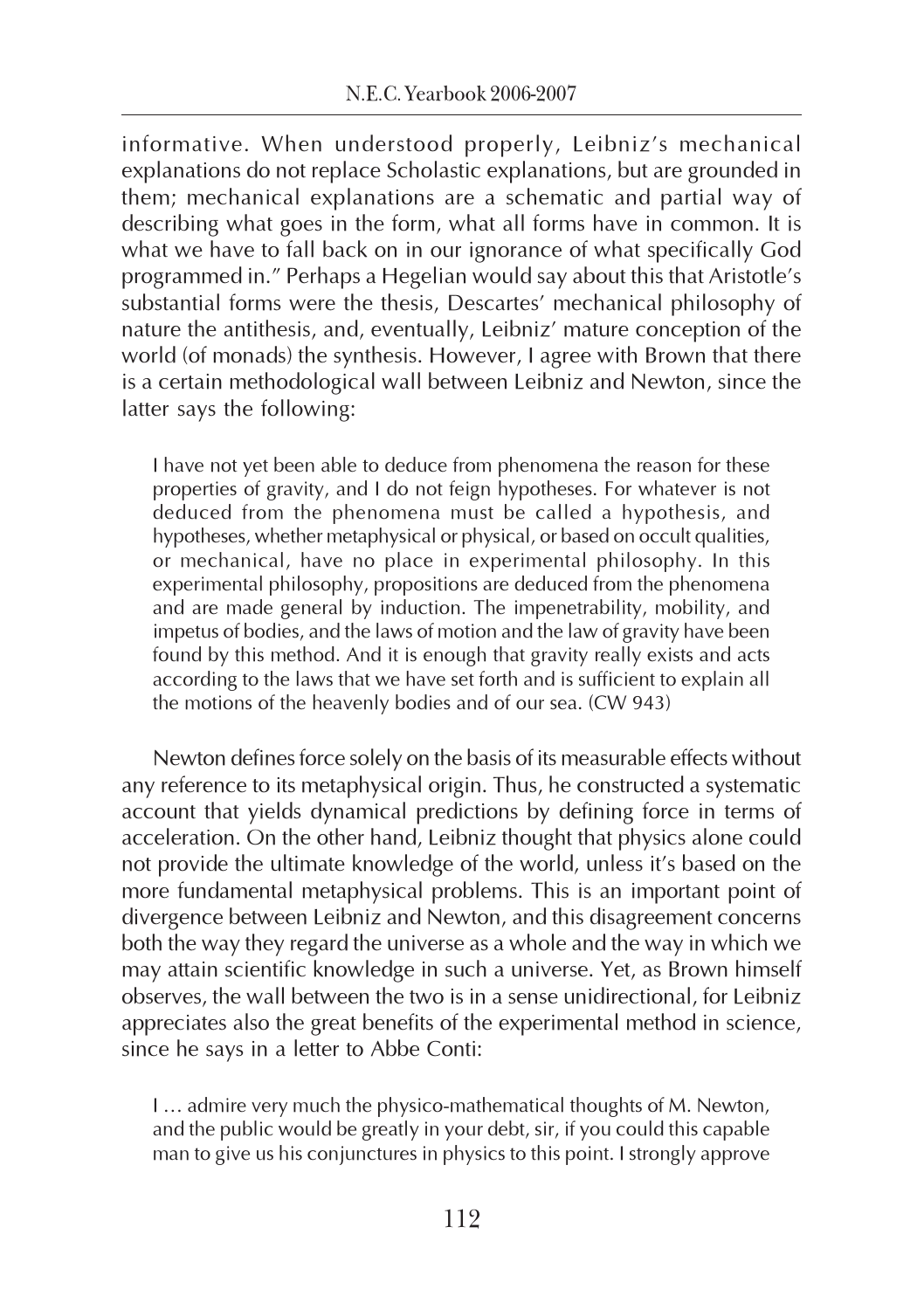his method of deducing from phenomena what can be deduced from them without supposing anything, though this would sometimes be only to deduce conjectural consequences. However, when the data are not sufficient, it is permitted (as is done in deciphering) to conceive hypotheses, and if they succeed, we accept them provisionally, until some new experiences bring us new data, and what Bacon calls a crucial experiment for deciding between the hypotheses. (…)

I am very much in favor of the experimental philosophy, but M. Newton errs greatly when he supposes that all matter is heavy (or that each part of matter attracts every other part), which experience does not establish, as M. Huygens has already very rightly determined. The gravitating matter cannot itself have this heaviness of which it is the cause, and M. Newton does not furnish any experience or sufficient reason for the void and atoms, or for universal mutual attraction. And since it is not known perfectly and in detail how gravity is produced, or elastic force, or magnetic force etc., we do not on that account have reason to appeal to scholastic occult qualities or to miracles. (TSHT VI, 252-3)

The problem of induction seems to make a wide difference between Newton and Leibniz, for the former it is the true and solely path to attain solid knowledge about the empirical world, whereas for Leibniz, neither senses nor induction provide us secure knowledge about the world. In a letter to Queen Sophia Charlotte of Prusia, he points out that knowledge of universal is possible not because of something outside us, but rather because of something inside, i.e. our innate knowledge:

[T]here is a light which is born in us. For since the senses and induction can never teach us truths that are fully universal or absolutely necessary, but only what is and what is found in particular examples, and since we nonetheless know the universal and necessary truths of the science – in this we are privileged above the beasts – it follows that we have drawn these truths in part from what is within us. (L 551)

We may say that for Leibniz, as the philosopher Karl Popper will say three hundred years later, the experiments are conducted to test out hypotheses and not to make pure discoveries through the mere study of the surrounding world. When conducing an experiment, we approach the reality with the help of a certain supposition which requires confirmation in order to be further used as a piece of knowledge. This is in fact why very rarely Leibniz uses his physics to discuss or explore metaphysics, for tone is always one of confirmation and never of justification.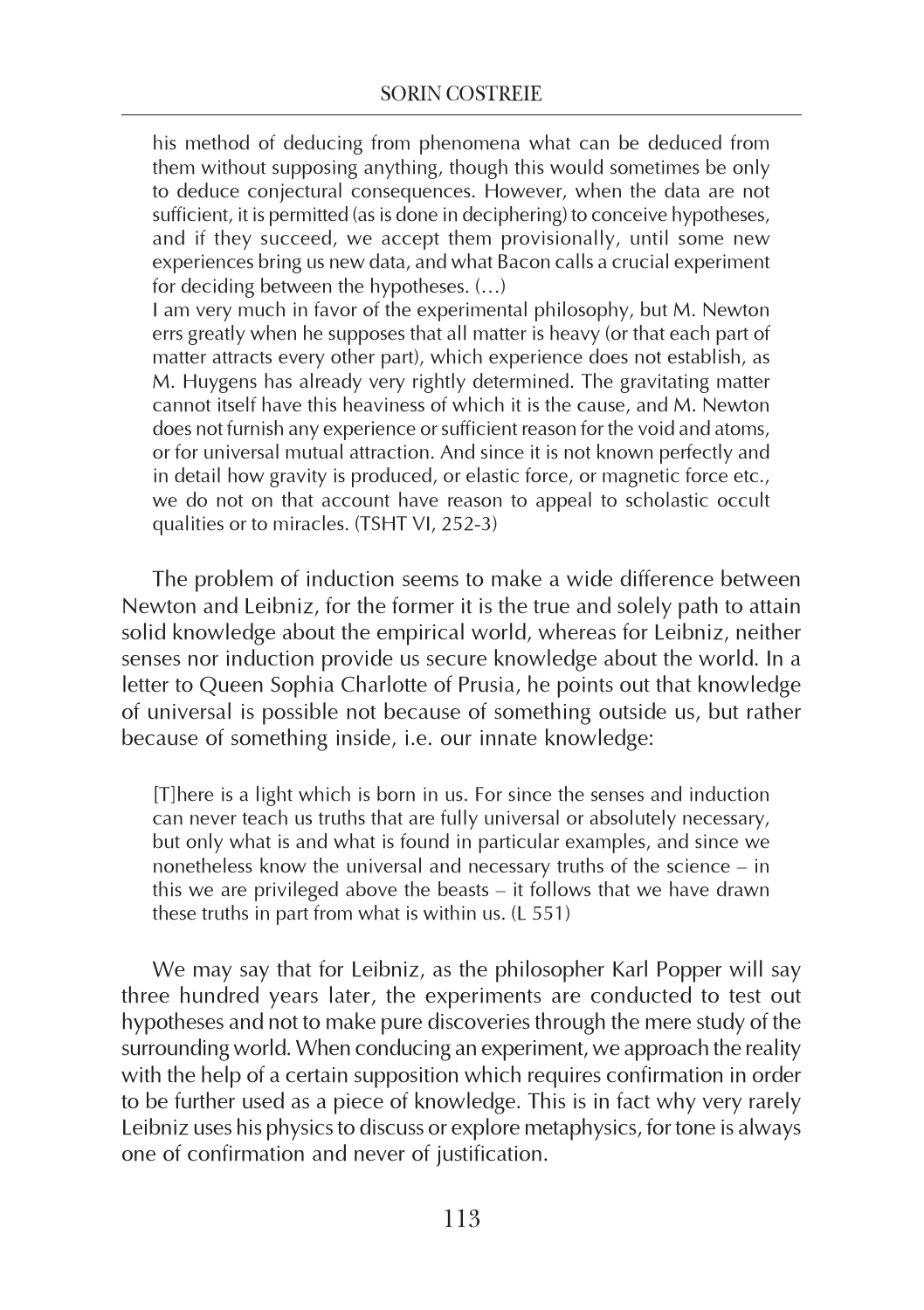Later on, Leibniz becomes clear about the metaphysical differences between considering these two kinds of interaction: body-body, through action at a distance, and mind-body, through pre-established harmony:

 There is no comparison between the action of one body on another and the influence of the soul on the body. There is immediate contact between bodies, and we understand how that can be, and how, since there is no penetration, their coming together must alter their movement in some way. But we see no such consequences with the soul and the body: these two do not touch, and do not interfere with one another in an immediate way which we can understand and deduce from their natures. All they can do is to be in agreement, and to depend on one another by a metaphysical influence, so to speak, in virtue of the soul's ideas; and that is contained in God's plans, which are in conformity with them. They are related through the mediation of God, not by a continual interruption of the laws of the one because of its relation to the other, by a harmony pre-established in their natures une fois pour toutes. (G VI 570)

Interestingly, as Brown has also pointed out, there is also another reason for rejecting the universal gravitational force and this goes together with the rejection of a vacuum.

In Anti-barbarus physicus Leibniz says that the defenders of gravity "are forced by this view of the essential attraction of matter to defend the vacuum, since the attraction of everything for everything else would be pointless if everything were full. But in the true philosophy, the vacuum is rejected for other reasons." (G VII 343 / AG 318)

For Leibniz cannot be any vacuum in the actual world, because it is the best possible world and thus the space of that vacuum could have been filled with another finite substance, thus increasing the perfection of the world even further, but since it is the best possible world, its perfection is maximal so there is no vacuum in our universe. Moreover, the existence of void would violate Leibniz's identity of indiscernables, for in the vacuum it would have been possible to have again two identical portions of space. But thus again violates the maximal perfection of the actual world and ultimately the great principle of sufficient reason. There is no reason for a benevolent God to create two identical things in the most perfect world, because a world with more diversity, i.e. no identical items in it, would have been more perfect; therefore the perfection of the best possible world requires a plenum.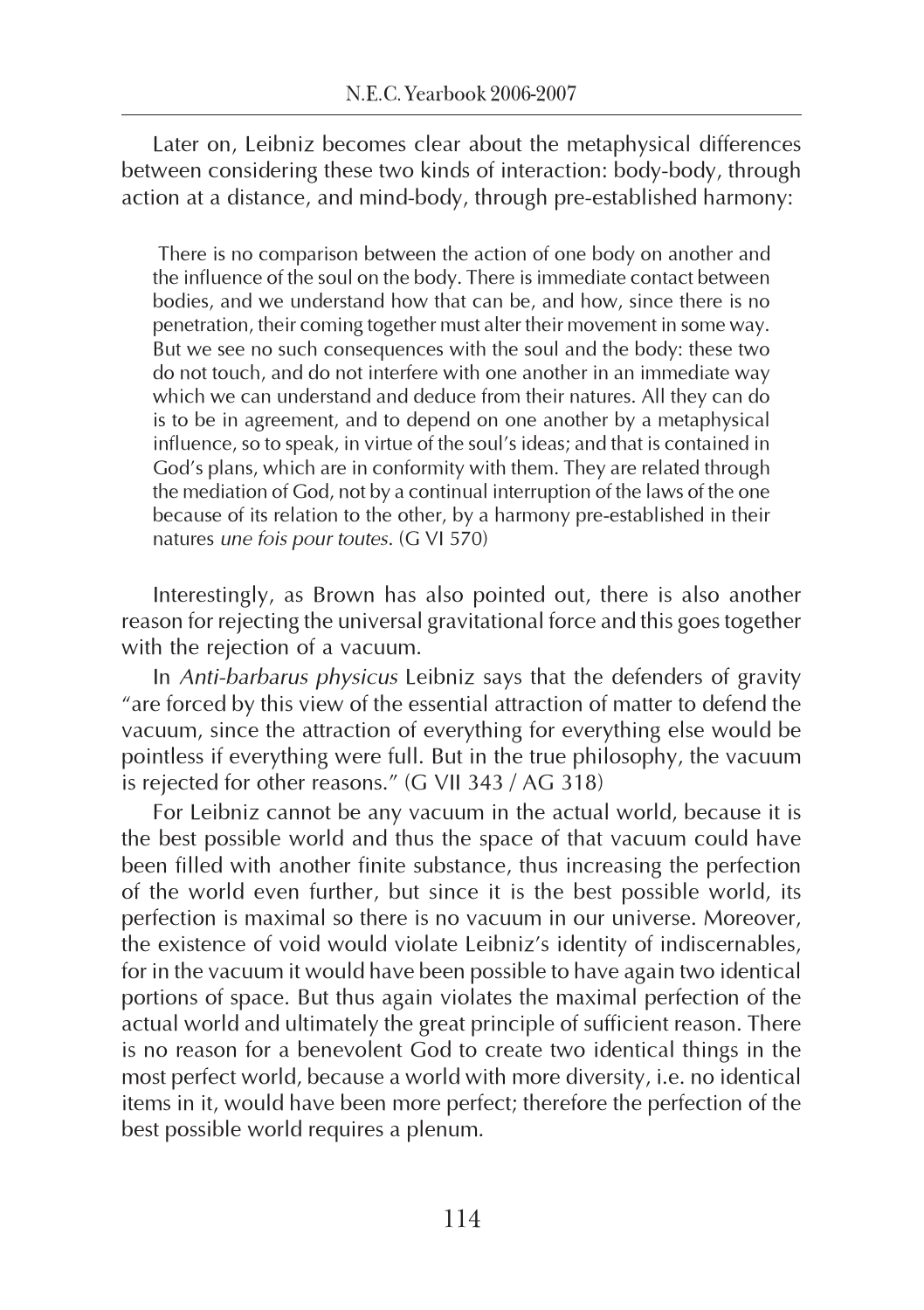Note that this metaphysical rejection of vacuum has other important physical consequences, namely the rejection of universal attraction between bodies and the rejection of absolute space, for both would require the existence of void.

#### IV. Leibniz on Matter and Force. Physics and Metaphysiscs

Perhaps the central methodological issue which marks the transition from Scholastic philosophy to modern philosophy of nature in the seventeenth century is the continuous strive to explain mechanically the universe. Central to this physical picture was the domain of dynamics. As David Papineau observes:

What is relevant is that something like the 'principle of inertia' was generally assumed, in that it was accepted that a body would continue in any motion, with the same speed in the same direction, until subject to some external  $action. (...)$ 

As a result, the laws governing the changes of motion which result from impacts were considered to be of fundamental importance in the seventeenth century. It was in the problem of deriving these laws that the motion of 'force of motion' had its most important application.<sup>39</sup>

One of the first who tried to provide a systematic account of collision and its conservation of the 'force of motion' was Descartes. The problem was that he considered the forces of bodies implicated in impact is proportional to its 'quantity of motion' (mass times speed), a conception which was soon attacked and proved to be wrong by physicists like C. Hughes, C. Wren or J. Wallis. In the light of these rejections of the Cartesian framework for collisions between bodies, Leibniz, on one hand, agreed that it is something wrong with this conservation principle, but, on the other hand, he was reluctant to banish from the mechanical explanation of the world. Why and to what cost? Well, once again, metaphysics seems to play a fundamental and foundational role in his system. He saw that something is wrong with Descartes' dynamics, <sup>40</sup> yet he could not rule out the existence of a perfect universe where the total sum of 'forces of motion' should be conserved and thus this perfect machinery does not need any supplementation or further adjustment (from its Creator).41 Thus, Leibniz was metaphysically compelled to come with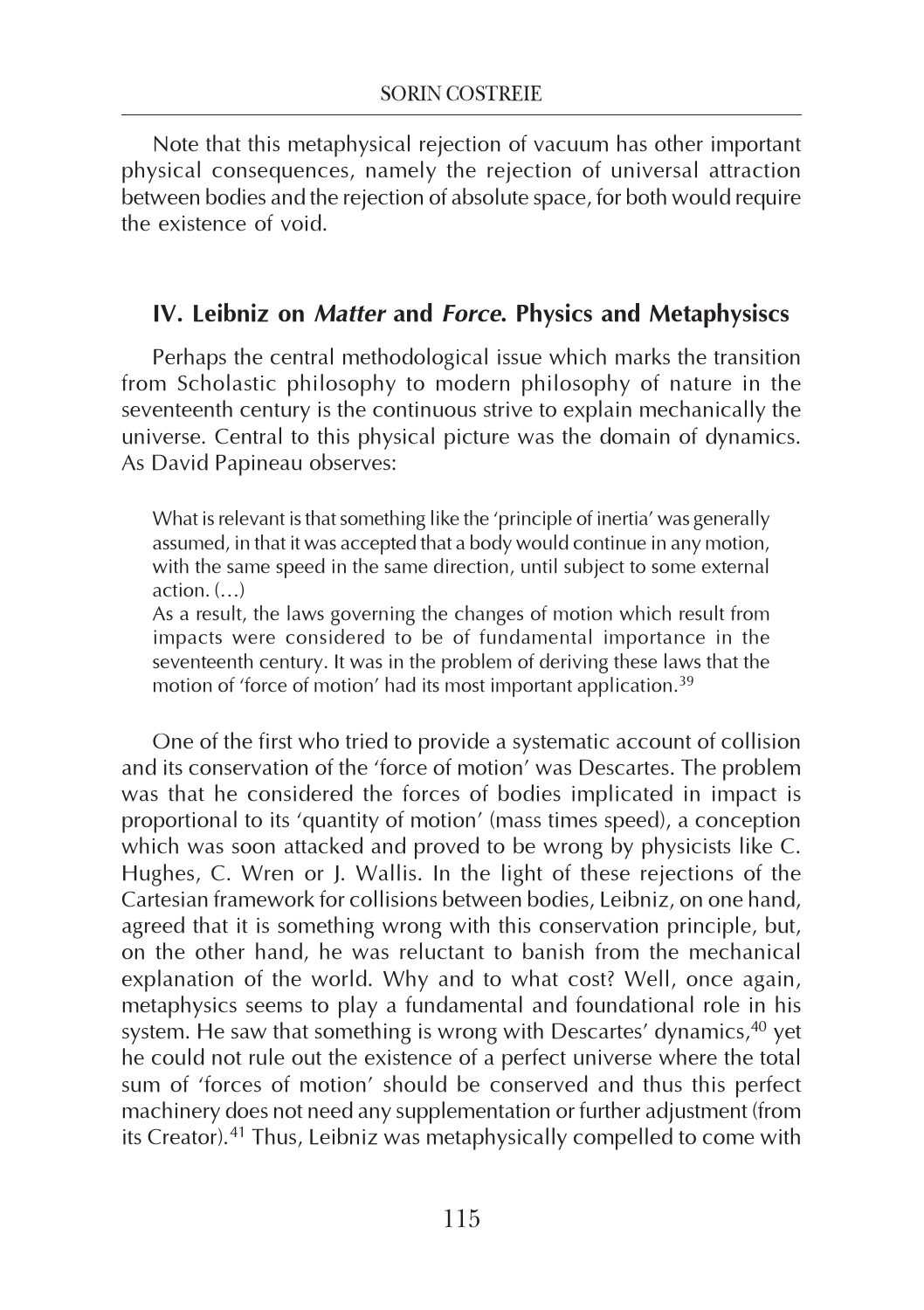something new, with a physical quantity which can be said to be conserved in spite of the various collisions in the universe. What is conserved in impact according to Leibniz is the 'living force' (vis viva) of the bodies, a 'force' which is given by mass times squared velocity. In his fifth letter to Clarke, Leibniz says:

The author objects, that two soft or un-elastic bodies meeting together, lose some of their force. I answer, no. 'Tis true, their wholes lose it with respect to their total motion; but their parts receive it, being shaken (internally) by the force of the concource. And therefore that loss of force is only in appearance. (G VII 414: A87-8)

This was so, because Clarke defended Newton, who, along with some Cartesians, maintained that mass times velocity, taken as a vector quantity, should be considered as the appropriate measure of the 'force' of a moving body.<sup>42</sup>

But, as Leibniz would acknowledge soon, the essence of matter does not consist in extension alone, and thus the purely mechanical explanation of the natural universe should be supplemented with deeper metaphysical understanding of the world. In Critical Thoughts on the general part of Descartes' Principles (1692), assessing Descartes' Principles, Leibniz says explicitly:

[Descartes] says, namely, that no other principles are necessary for the explanation of natural phenomena than those taken from abstract mathematics, or from the doctrine of size, figure, and motion, and that he recognizes no other matter than that which is the subject to geometry. I fully agree that all the particular phenomena of nature can be explained mechanically if we explore them enough and that we cannot understand the causes of material things on any other basis. But I hold that, nevertheless, that we must also consider how these mechanical principles and general laws of nature themselves arise from higher principles and cannot be explained by quantitative and geometrical considerations alone; that is rather something metaphysical in them, which is independent of the concepts which imagination offers, and which it to be referred to a substance devoid of extension. For besides extension and its variation, there is in matter a force or power of action by which the transition is made from Metaphysics to nature, from material to immaterial things. This force has its own Laws, which are deduced from the principles, not merely of absolute, and so to speak brute necessity, but of perfect reason. (GP iv391: L675/ 409)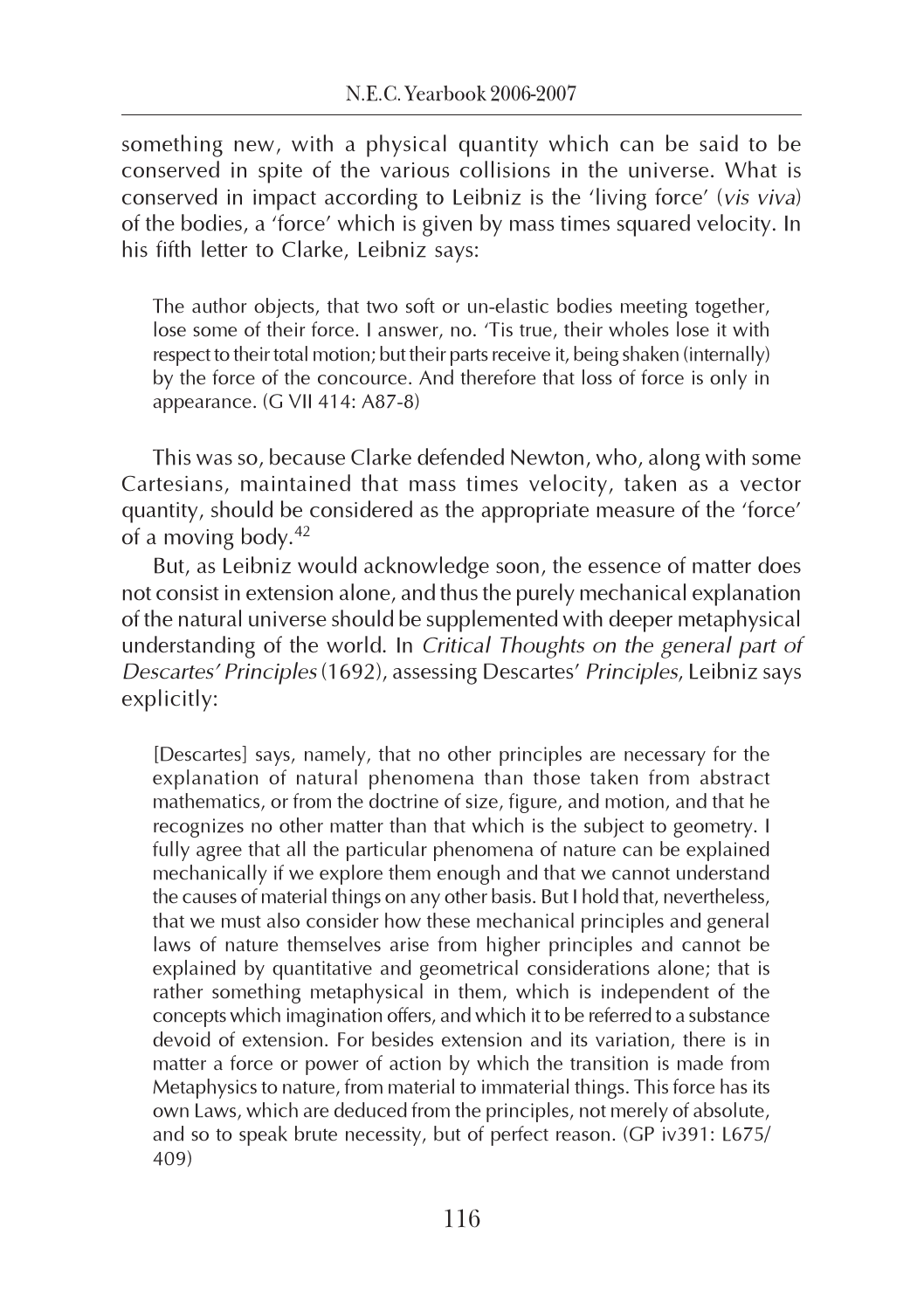Thus, as Margaret Wilson says:

Fundamentally, Leibniz was concerned to oppose – for religious reasons especially – the 'geometrical' conception of natural sciences exemplified (in different degrees) by his predecessors Descartes and Spinoza. This is to say, he was concerned to oppose the assimilation of physics to geometry, and of physical necessity to geometrical necessity.<sup>43</sup>

This Cartesian characterization of physics as nothing but geometry comes naturally with a close connection between strict Determinism and the conception of matter as extension. But Leibniz was equally opposed to both, striving how to accommodate both substantial forms and mechanical principles, and, on a different level, human freedom with necessary laws of nature. Some extracts from his works could exemplify this point:

If mechanical rules depended on Geometry alone without metaphysics, phenomena would be quite different. (GP iv. 446 / LG 36)

I have already asserted several times that the origin of mechanism itself does not spring from a material principle alone and mathematical reasons but from a certain higher and so to speak Metaphysical source. (…)

One remarkable proof of this, among others, is that the foundations of the laws of nature must be sought not in this, that the same quantity of motion is conserved, as was commonly believed, but rather in this, that is necessary that the same quantity of active power be conserved. (GP iv.505-6: L 811/ 499)

Perhaps someone will (…) believe that a completely geometric demonstration can be given of [the laws of motion], but in another discourse I will show that the contrary is the case, and demonstrate that they cannot be derived from their source without assuming architectonic reasons. (GP vii.279: L 788/484)

These architectonic reasons are metaphysical principles with whom one could both ground and better understand the mechanical/dynamical/ geometrical laws of nature.

Thus, since the wisdom of God has always been recognized in the detail of mechanical structure of some particular bodies, it ought also to show itself in the general economy of the world and in the constitution of the laws of nature. And this is so true that one notices the counsels of his wisdom in the laws of motion in general. (G IV 466)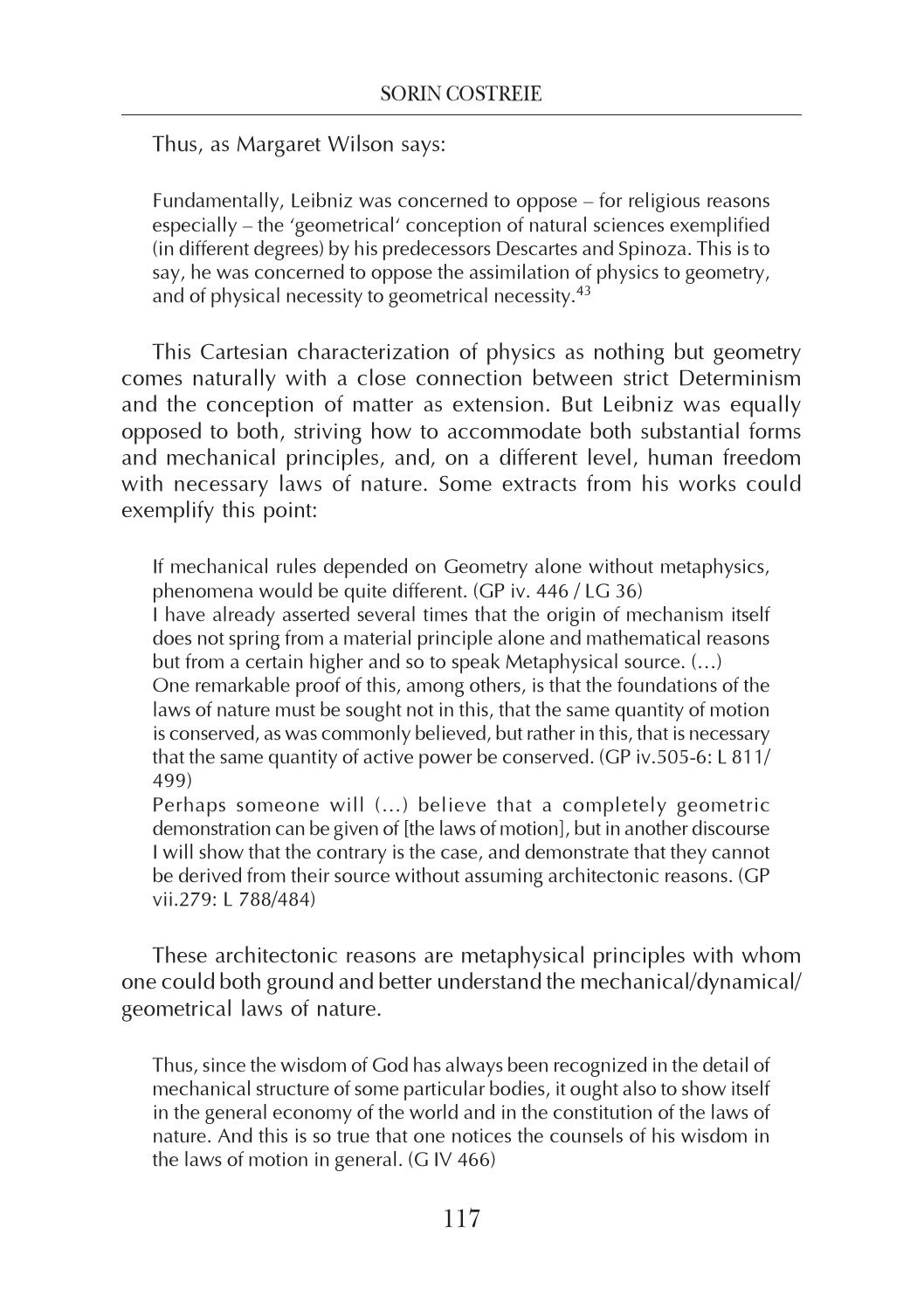Or, as he acknowledges in Discourse of Metaphysics (1686): "And it becomes more and more apparent, although all particular all particular phenomena can be explained mathematically or mechanically by those who understand them, that nevertheless the general principles of corporeal nature and of mechanics itself are rather metaphysical than geometrical and belong rather to some indivisible forms or natures as causes of appearances than to corporeal or extended mass." (GP iv.444: LG32) The conclusion is clear and it looks like the one he drew in On the Elements of Natural Science (ca.1682-4): certain things take place in a body which cannot be explained by the necessity of matter alone. Such are laws of motion which depend on the metaphysical principle of the equality of cause and effect. Therefore we must deal here with the soul, and show that all things are animated. (L 429/278)

Summing up the whole discussion, I think that we can say now that, in order to understand Leibniz's systematic account of the world, we must acknowledge three interconnected levels of analysis:

- the metaphysical level of monads as the ultimately real level of reality;
- the physical level of phenomena, which are grounded on monads and their states;
- the mathematical level of ideal entities, which qua ens rationis (numbers, infinitesimals, space, time…) are 'useful fictions' which could help us better understand the gap between the first two levels of analysis of the universe.<sup>44</sup> Thus, both implicitly and explicitly, the connection and the foundational role played by each become apparent on this scheme.

I will conclude by showing how actual seems to be the Lebnizian analysis and how a contemporary physicist think the connections do operate between the three levels of reality. I will exemplify this providing the interesting and provocative account of Carl von Weizsäcker, who, I his book The World View of Physics, says that:

Probably no philosopher has penetrated metaphysics and the mathematical sciences with so unified a movement of thought as Leibniz. What he thus achieved in metaphysics with respect to clarity, he certainly did not sacrifice in profundity. But above all he has thus placed the mathematical sciences before the background appropriate to them. To follow his thoughts through is to perceive how, in the choice of our simplest mathematical concepts, we make metaphysical decisions.<sup>45</sup>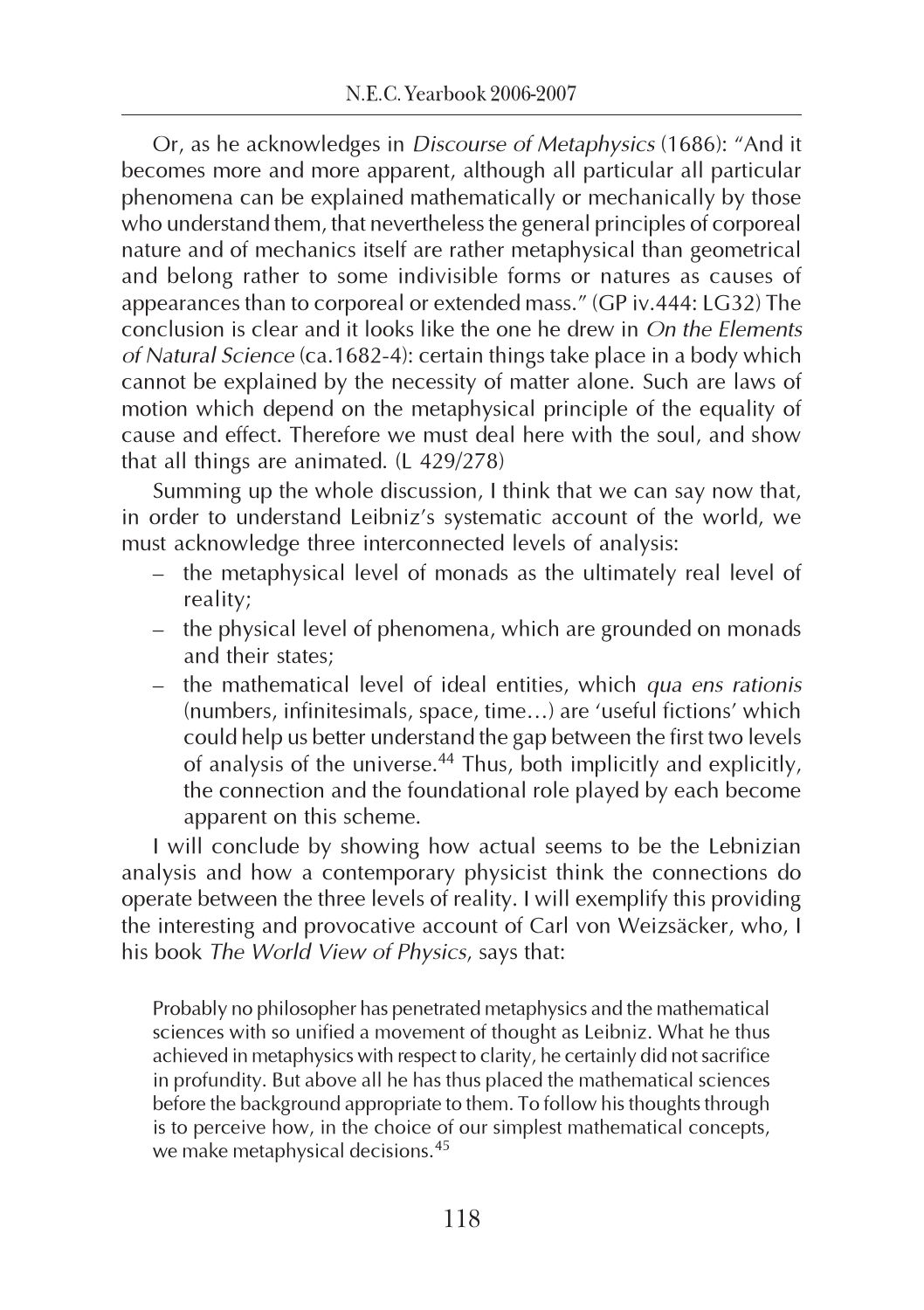And he continues his analysis as follows:

The argument of the Leibnizian Theodicy is exactly analogous to that of the variational principles of physics. Let us take as perhaps the most familiar example Fermat's principle of the shortest path of light. This principle declares: A ray of light chooses that path on which it travels the distance from its initial point to its end point in the shortest possible time. The three basic laws of geometrical optics can be derived from this principle: the law of the rectilinear propagation of light and the laws of reflection and refraction.<sup>46</sup>

And he continues further by saying that:

Thus they [possible worlds] are exactly like the possible paths of light, merely imaginary things, which are constructed for a methodological purpose. (…)

This comparison loses its somewhat playful tone, if we consider that the variational principles of physics were of the optimal character of the real world. In the best possible world variational principles must be valid, and that such principles are valid in the real world confirms the fact that it is the best. The shortest path of light is the best, and a world in which light did not choose the shortest path could therefore not be the best.<sup>47</sup>

Thus, the conclusion comes naturally that:

The variational principles have often been understood to be the expression of a finalistic, purposive character of cosmic events. In general the laws of nature are valid for us as the expression of causality reigning throughout nature, according to which the state of a thing and its environment at any instant determines the state of the thing in the instant immediately following. The variational principles appear to break through this schema by means of a teleological type of order: the path of light is determined through the end point which the light ray is to reach only after this path has been traversed. The factor determining the event seems here to be not a 'mechanical' cause, but a goal to be reached in the future, a purpose. So it was concluded that there is a plan governing nature, and thus a spiritual principle in nature.<sup>48</sup>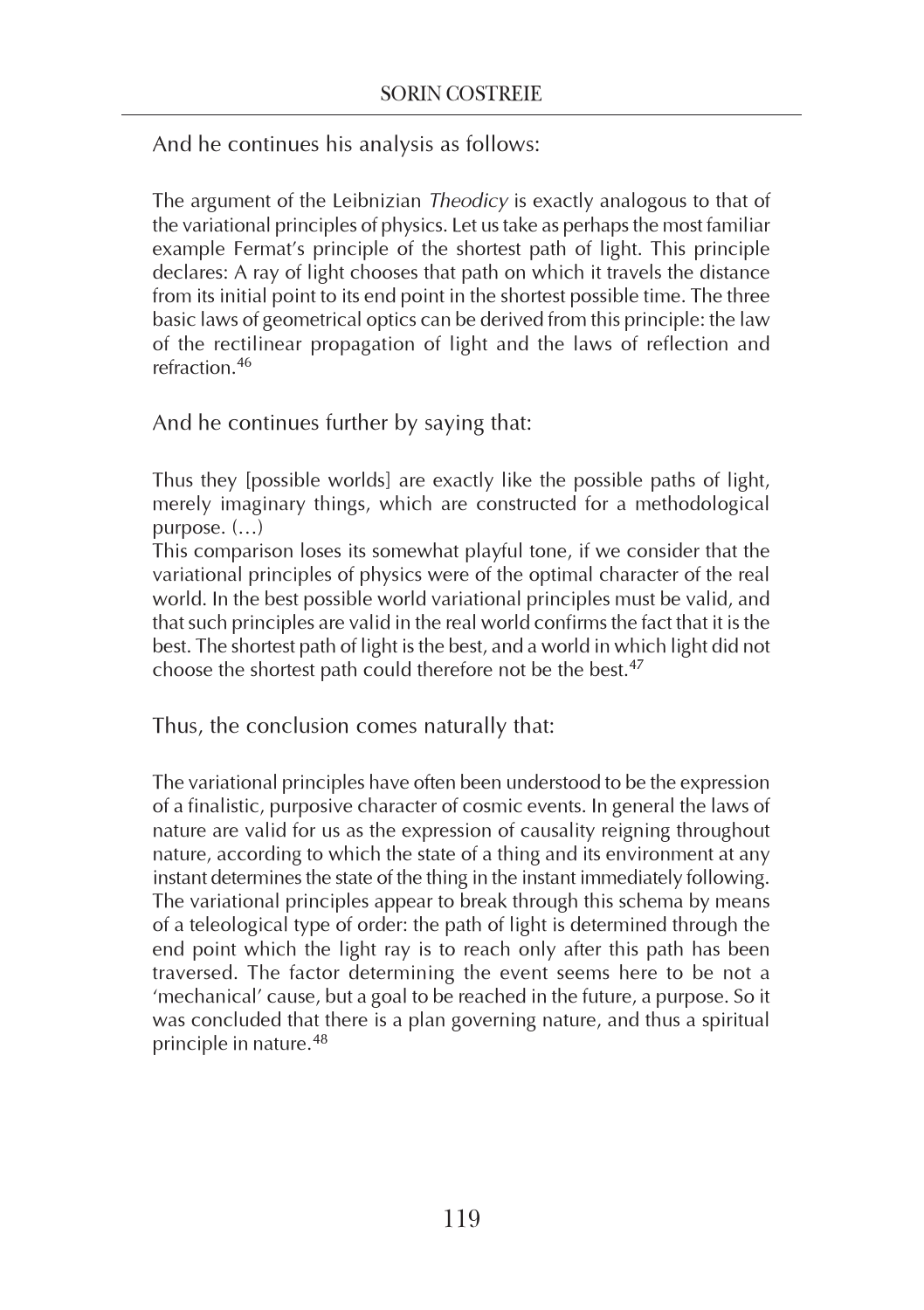So, the final conclusion is that :

God does not need the world for some use – but he wants it to be perfect. And the perfection of a world in which variational principles hold, consists in the fact that it unites the greatest richness in phenomena by a law as simple, and as transparent for the mind as possible; it consists in the fact that such a world possesses the greatest intellectually beauty.<sup>49</sup>

It is remarkable how a contemporary hardcore physicist could still think of the world in Leibniz's terms, proving thus unequivocally still the contemporary fruitfulness and percipience of the Leibnizian ideas.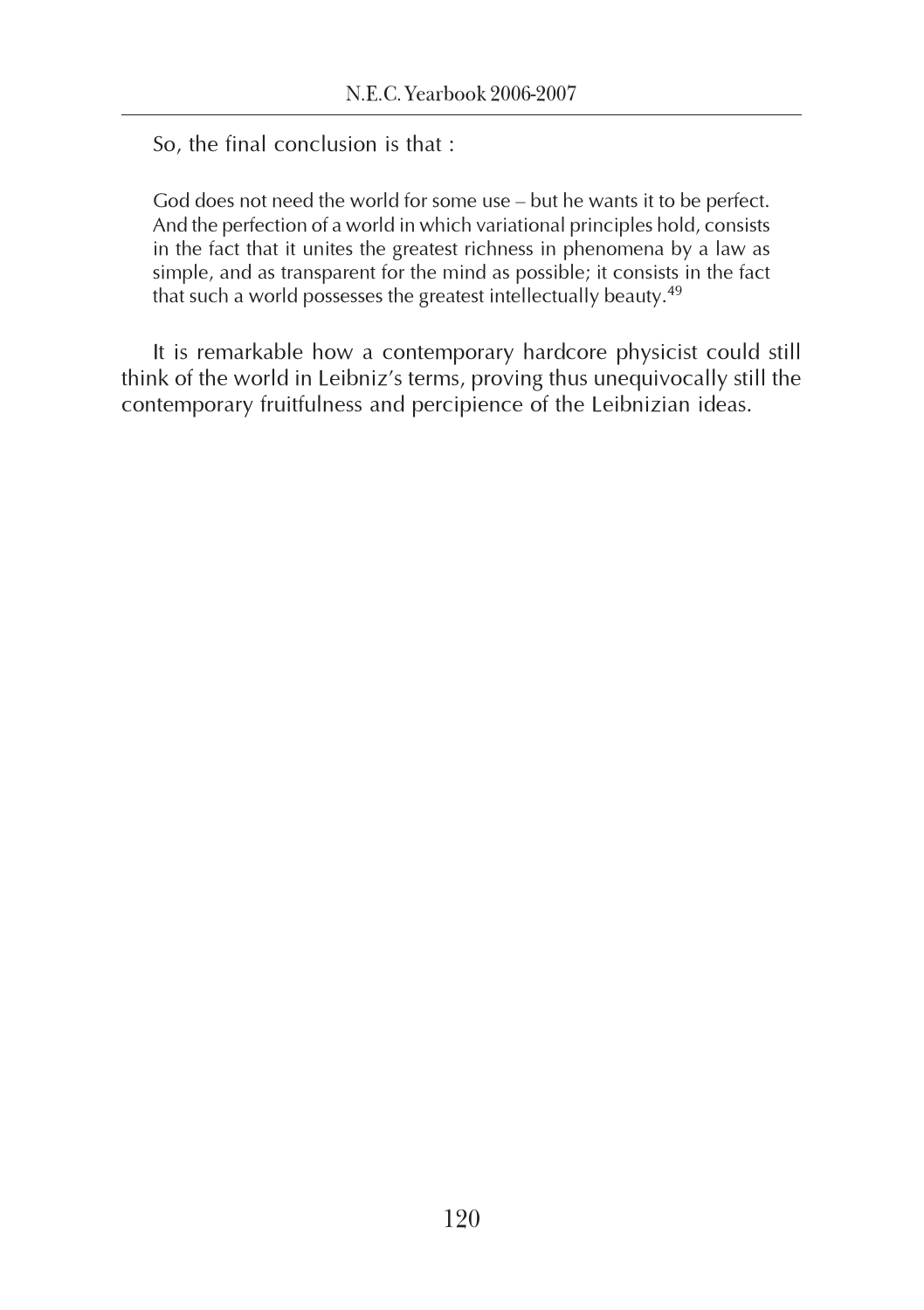### **NOTES**

- <sup>1</sup> As for my opinion, I have said more than once that I hold space to be something merely relative, as time is, that I hold it to be an order of coexistences, as time is an order of successions. (L III 4)
- <sup>2</sup> One may say that none of this is entirely true and that in fact some theological problems concerning the reconciliation between Roman Catholics and Protestants motivated Leibniz's work, and issues as transubstantiation or incarnation lay in fact the foundations of his metaphysics. Of course that this interpretation is at least partially true, but exceeds the limits of this work and thus it will not pursue it here.
- <sup>3</sup> B. Russell, Couturat; plus partially N. Rescher and B. Mates.
- $\frac{4}{5}$  H. Scholz.
- $\frac{5}{6}$  D. Garber.
- It may be noted that in fact PII is derivative from PSR, in the sense that even though God could have been created two identical things in the world, there is no reason to act in such manner, since the presence of two identical items would decrease the amount of perfection of the world, yet the actual world is the best possible world, and thus the most perfect one.
- $7$  In the case of the latter, it would be better to say that in fact it concerns the relation between physics and metaphysics.
- <sup>8</sup> Vailati (1997), p. 122.
- See Vailati (1997), Broad (1946), Hartz and Cover (1988) and last but not least Alexander (1956) in LC
- $10$  Leibniz simply failed to accept what later will be seen exactly as the central feature of the infinite- when dealing with infinite quantities, in some sense, the part and the whole can be equal"; Mancosu (1996), p. 129.
- <sup>11</sup> "Definition. A system S is said to be *infinite* when it is similar to a proper part of itself; in the contrary case S is said to be a finite system"; Dedekind (1963), p.63.
- $12$   $\frac{1}{2}$   $\frac{1}{2}$  Two different aggregates have the same cardinal number when and only when they are what I call 'equivalent' to one another, and there is no contradiction when, as often happens with infinite aggregates, two aggregates of which one is a part of the other have the same cardinal number. I regard the non-recognition of this fact as the principal obstacle to the introduction of infinite numbers"; Cantor (1955), p.75.
- $13$  "The concept of totality is in this case simply the representation of the completed synthesis of its parts; for, since we cannot obtain the concept from the intuition of the whole— that being in this case impossible— we can apprehend it only through the synthesis of the parts viewed as carried, at least in idea, to the completion of the infinite"; Kant (1965), p. 398.
- <sup>14</sup> For Leibniz, one of the reasons for rejecting such a number as being 'natural' is the impossibility of saying whether in that case this number is even or odd, feature that can be easily determined in other cases of real natural numbers.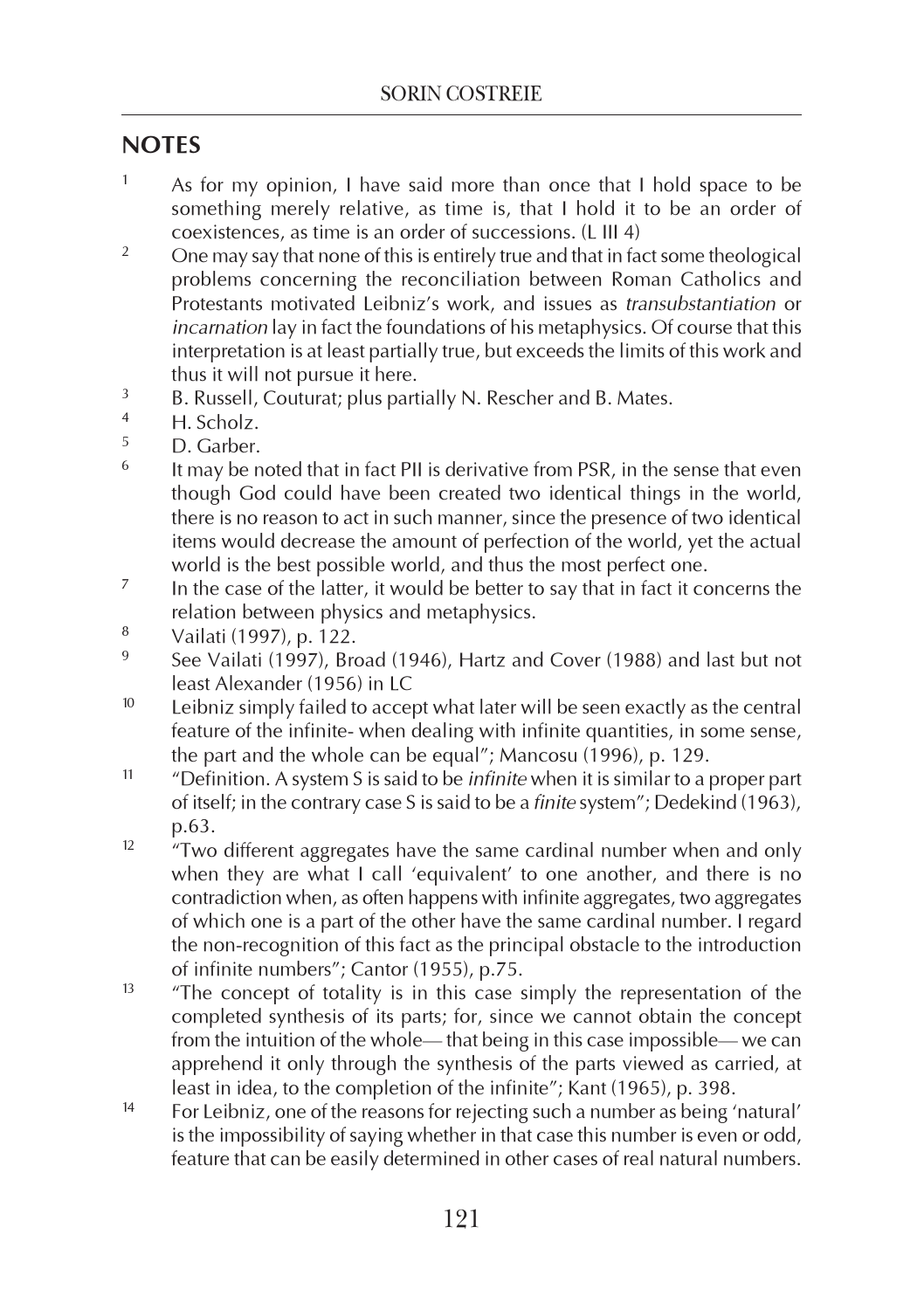On the other hand, Cantor identifies this point as an obvious mistake: "All so-called proofs of the impossibility of actually infinite numbers are, as may be shown in every particular case and also on general grounds, false in that they begin by attributing to the numbers in question all the properties of finite numbers, whereas the infinite numbers, if they are to be thinkable in any form, must constitute quite a new kind of number as opposed to the finite numbers, and the nature of this new kind of number is independent on the nature of things and is an object of investigation, but not of our arbitrariness or our prejudice"; Cantor (1955), p. 74.

- <sup>15</sup> Leibniz is rejecting both infinite collections (for not being true *wholes*) and infinite numbers, (for being contradictory elements), even though they are different problems. The mathematical bridge between them seems to be the magnitude of the collection understood as the cardinal number assigned to that collection.
- <sup>16</sup> "Leibniz had two quite different accounts of the infinite in play. His constructist stance in mathematics led him to treat the mathematical infinite as merely potentially infinite, whereas his metaphysics of divided matter led him to treat the division in bodies as actually infinite"; Brown (2000), p. 36.
- <sup>17</sup> "The multitude of things, he (Leibniz) says, passes every finite number, or rather every number. It cannot be denied that this position is consistent with his principles, and is even a direct result of them. But the consistency is of that kind which shows a mistake in the principles"; Russell (1992), p. 117.
- $18$  A clear and succinct characterization of the distinction can be found in Moore (1990), p. 51; "Roughly: to use 'infinite' categorematically is to say that there is something which has a property that surpasses any finite measure; to use it syncategorematically is to say that, given any finite measure, there is something which has a property that surpasses it".
- $19$  Arthur (2001), p. 46.
- I disagree with Arthur concerning his way of dealing with Cantorian transfinite numbers. He rejects Cantor's idea of the first infinite ordinal ?, on the basis that ?-1 is neither finite, nor infinite. But Cantor is quite explicit with this kind of things: "I call ? the limit of the increasing, finite, whole numbers ?, because ? is the least of all numbers which are greater than all the finite numbers. But  $3-3$  is always equal to  $3$ , and therefore we cannot say that the increasing numbers ? come as near as we wish to ?; indeed any number ? however great is quite as far off from ? as the least finite number. Here we see especially clearly the very important fact that my least transfinite ordinal number ?, and consequently all greater ordinal numbers, lie quite outside the endless series 1,2,3 and so on. Thus ? is not a maximum of the finite numbers, for there is no such thing"; Cantor (1955), p. 78.
- <sup>21</sup> Carling (1997), p.10.
- <sup>22</sup> "For Aristotle the infinite was the *untraversable"*; Moore (1990), p. 40.<br><sup>23</sup> Moore (1990), p. 79
- <sup>23</sup> Moore (1990), p. 79.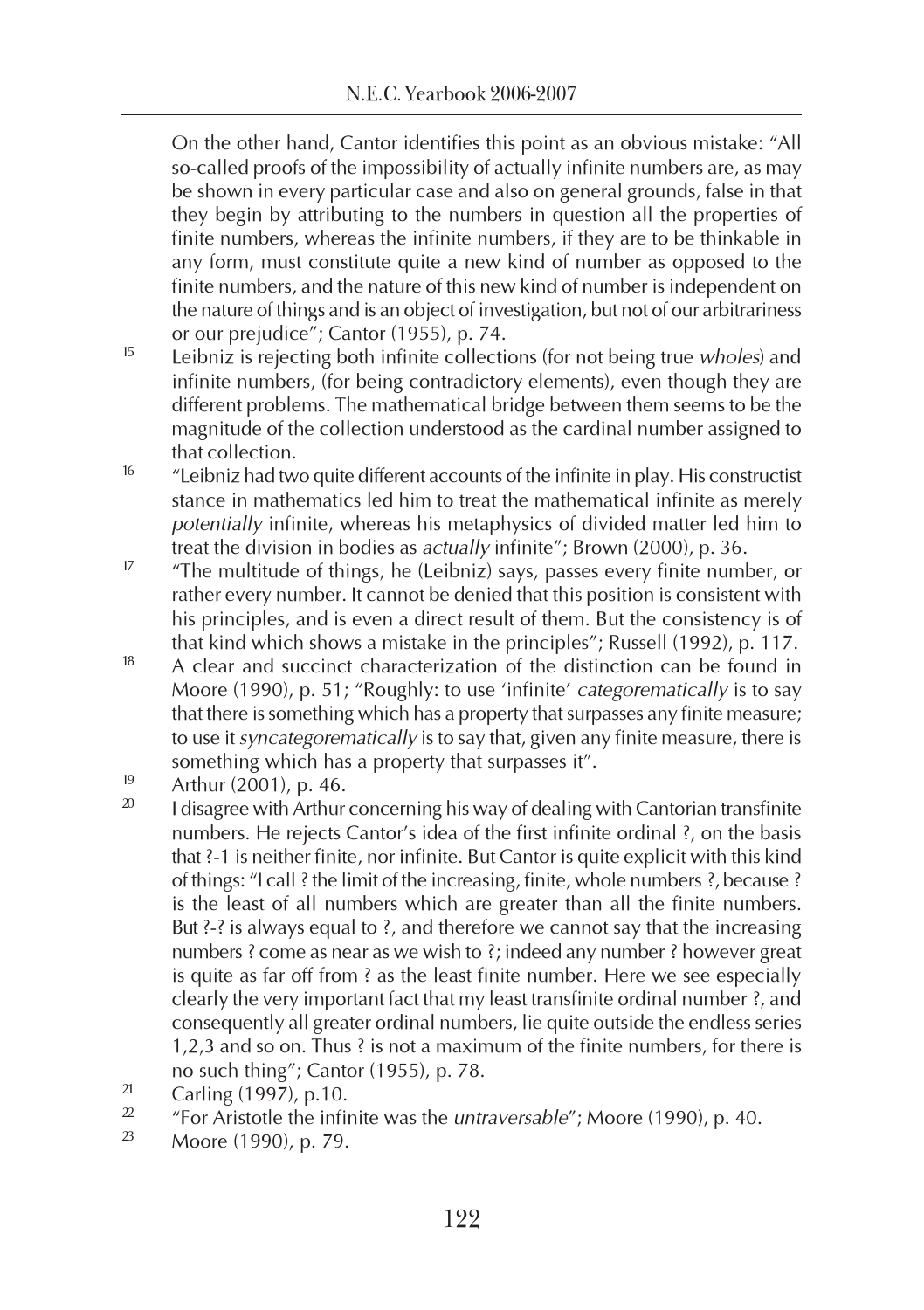- <sup>24</sup> "Imagine a glass jar halfway full of metal coins, say copper pennies. Resting squarely on the bottom of the jar, one coin is uniquely the largest of them all: this is the alpha penny. Otherwise like an ordinary penny, the alpha penny is one-half inch thick. Also inside the jar there is a penny, just one, which, like all the pennies in the jar, is ordinary in its width and circumference but which is exactly half as thick as the alpha penny; this second penny measures one-quarter inch in thickness. (…) And so on, ad infinitum. (…) (There is no 'omega penny', so to speak, of only infinitesimal thickness, to be found anywhere in the jar". Levey (1999), p. 143.
- $25$  "Here's a block of stone one cubic foot in volume abd regular in its dimensions: it measures one foot high by one foot long by one foot wide. On close inspection it is observed that the block is neatly divided down the middle by a hairline fisure into two equals slabs, each one foot high by one foot long by only half a foot wide. (…) And so on ad infinitum. (…) Each an every slabs is seen, in fact, to give way to two smaller slabs, without end". Levey (1999), p. 144.
- $26$  Even though Levey's analysis is very interesting and challenging, I do not want to present it here in detail, just because I do not think that may shed any important light to our main problem of the relation between mathematics and metaphysics in Leibniz's philosophy of infinite. On the other hand, I recognize that the original Leibnizian model might cause some troubles, but I think that they could be solved by a critical discussion concerning continuous & discrete objects; I will discuss this point in the next part.
- <sup>27</sup> From *Pacidius Philalethei (1676)*, quoted in Levey (1999), p. 144.
- "The activities or the acts of God are commonly divided into ordinary and extraordinary. But it is well to bear in mind that God does nothing out of order. Therefore, that which passes for extraordinary is so only with regard to a particular order established among the created things, for as regards the universal order, everything conforms to it. This is so true that not only does nothing occur in this world which is absolutely irregular, but it is even impossible to conceive of such an occurrence" (DM VI)
- $29$  Incarnation could be seen also as an argument, beside the usual one (the best result regarding the simplicity of hypotheses and the richness in phenomena) that we are living in the best possible world. this is so just because God sent his son in this particular world and not in other, which means that this world has to have something special feature in comparison with the others.
- $30$  See Adams (1994), p.92
- $31$  Not underlined in the original text.
- [I]n the philosophical sense [a miracle is] that which exceeds the power of created beings. (G IV 520 / L 494)
- $33$  [A] miracle is a divine action which transcends human knowledge; or more strictly which transcends the knowledge of creatures, or [vel] in which God acts beyond the order of nature. (C 508)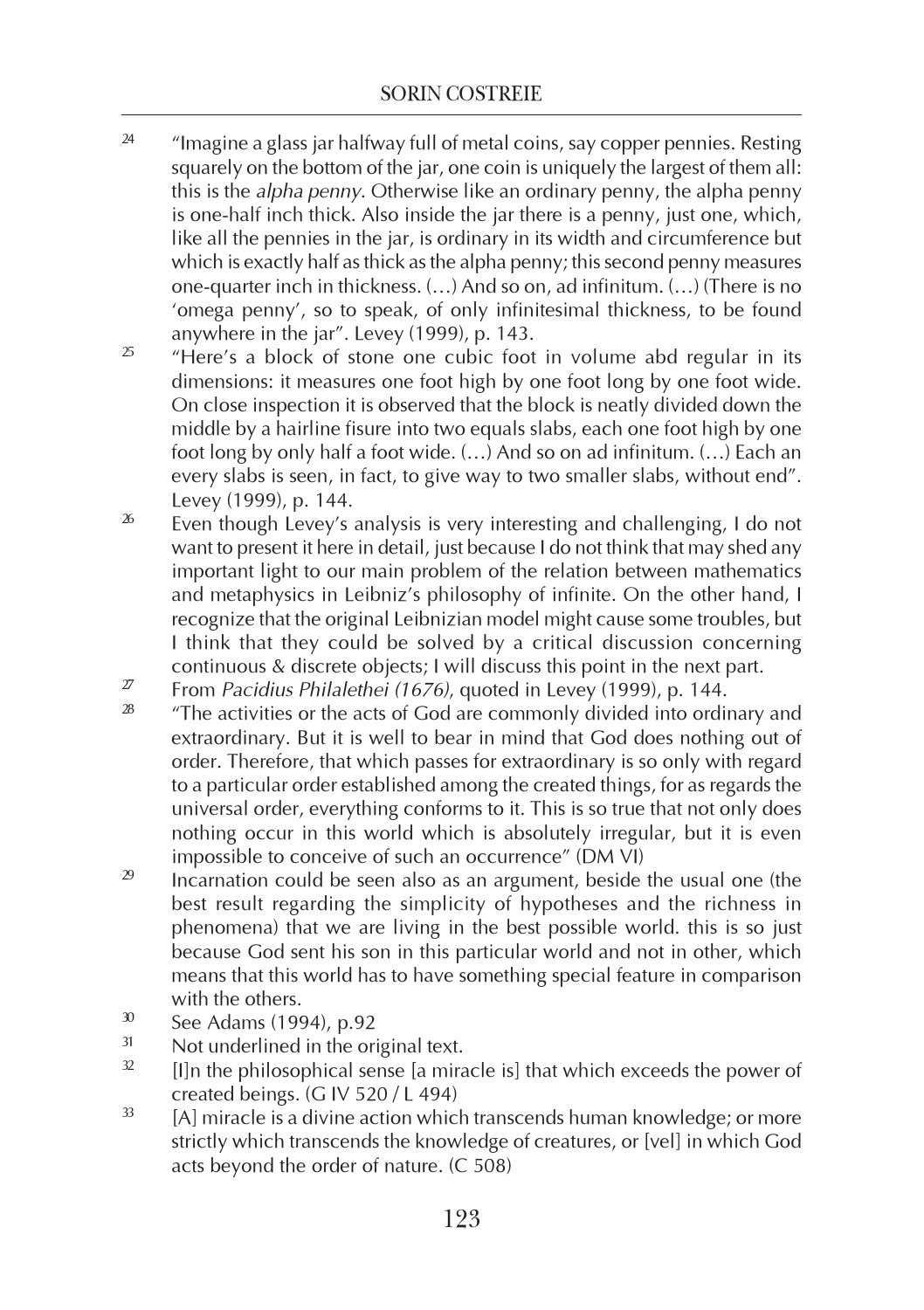- $34$  If a miracle differs from what is natural only in appearance and with respect to us, so that we call that only a miracle which we seldom see, there will be no internal real difference between a miracle and what is natural, and at the bottom everything will be either equally natural or equally miraculous. Will divines like former, or philosophers the latter? (L V 110)
- $\frac{35}{36}$  von Weizsäcker (1952), p.184.
- $\frac{36}{37}$  Brown (2007), p.147.
- According to my opinion, the same force and vigour remains always in the world, and only passes from one matter to another, agreeably to the laws of nature, and the beautiful pre-established order. And I hold, that when God works miracles, he does not do it in order to supply the wants of nature, but those of grace. Whoever thinks otherwise, must need have a very mean notion of the wisdom of God. (L I 4)
- $\frac{38}{39}$  Garber (1985), p.99.
- $\frac{39}{40}$  Papineau (1977), p. 142.
- M. Descartes' physics has a great defect; it is that his rules of motion are for the most part false. This is demonstrated. And his great principle, that the same quantity of motion is conserved in the world, is an error. What I say here is acknowledged by the ablest people in France and England. Letter to Filippi (G IV 286)
- <sup>41</sup> It conforms to reason to say that the same sum of motive force is conserved in nature; this sum does not diminish, since we never observe any body lose any force that is not transferred to another; nor does this sum increase since perpetual motion is unreal to such a degree that no machine and in no consequence not even the entire world can conserve its force without new impulsion from without. (GM VI 117: L456/296)
- $\frac{42}{13}$  For more of this controversy see Papineau (1977).
- $\frac{43}{44}$  Wilson (1976), p.122.
- This picture is not new and it was endorsed by Winterbourne (1982) and Hartz & Cover (1988), and partially by Rescher (1979) and Mates (1986).
- 45 von Weizsäcker (1952), p. 182.
- $^{46}$  idem, p.186.
- $^{47}$  idem, p.188.
- $^{48}$  idem, pp.188-9.
- idem, pp. 192-3.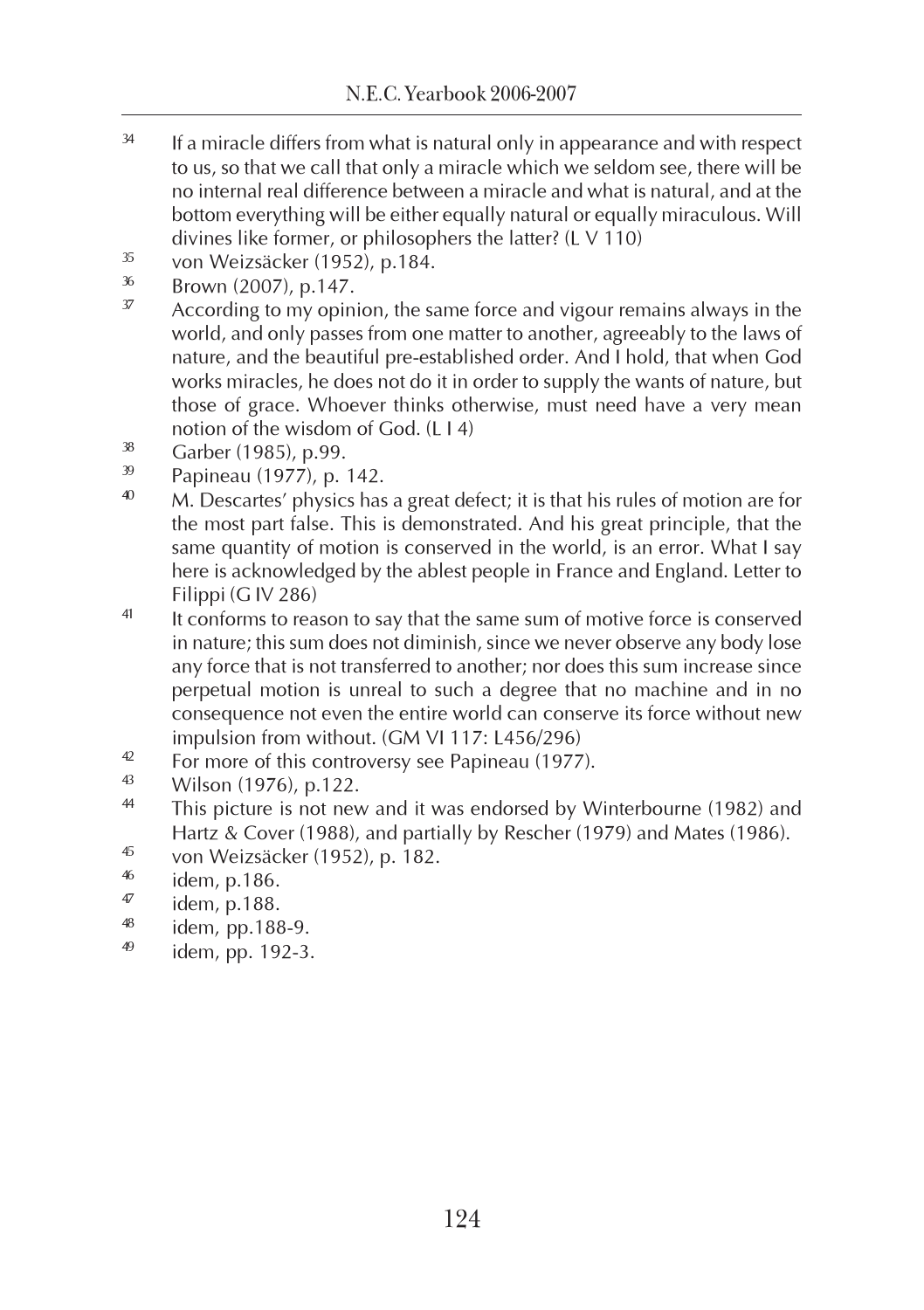#### BIBLIOGRAPHY

#### Primary Sources:

LEIBNIZ:

A = G.W.Leibniz. Sämtliche Schriften und Briefe, Akademie Verlag AG = G.W.Leibniz. Philosophical Essays, Ariew, R. & Garber, D. (eds) (1989) C = Opuscules et Fragments inedits de Leibniz, Couturat, L. (ed.) G = Die Philosophische Schriften von G.W. Leibniz, 7 vols., Gerhardt, C.I. (ed.) GM = Die Mathematische Schriften von G.W. Leibniz, 7 vols., Gerhardt, C.I. (ed.) L = G.W. Loemker: Philosophical Papers and Letters, Loemker (ed.) LC = The Leibniz-Clarke Correspondence, Alexander, H.G. (ed.) (1956)  $T = Theodicy, Farrar, A (ed.) (1985)$ 

NEWTON:

- CW = I. Newton The Principia: Mathematical Principles of Natural Philosophy, Cohen, I.B. & Whitman, A. (1999), University of California Press
- TSHT = The Correspondence of Isaac Newton, 7vols. Turnbull, H.W. & Scott, J.F. &Tilling, L. (1959-77), Cambridge University Press

#### Secondary Sources:

Adams, R. (1994) Leibniz: Determinist, Theist, Idealist, Oxford University Press

- Alexander, H.G. (ed.) (1956) The Leibniz-Clarke Correspondence, Manchester University Press
- Arriew, R. & Garber, D (1989) G.W. Leibniz: Philosophical Essays, Hackett Publishing Co
- Arthur, R. (1998) "Infinite Aggregates and Phenomenal Wholes: Leibniz's Theory of Substance as a Solution to the Continuum Problem", in Leibniz Society Review, vol. 8, p. 25-45
- ------------ (1999) "Infinite Number and the World Soul; in Defence of Carlin and Leibniz", in Leibniz Society Review, vol. 9, p.105-116
- ------------ (2001) "Leibniz and Cantor on the Actual Infinite", in Poser, H. (ed.) Proceedings of the VII International Leibniz Congress, p. 41-46
- ------------ (2001a) The Labyrinth of the Continuum.Leibniz's Writings on the Continuum Problem, 1672-1686; translated, edited and with and introduction by Richard Arthur, Yale University Press
- Bassler, B. (1998) "Leibniz on the Indefinite as Infinite", in The Review of Metaphysics 51, p. 849-874
- Bell, J. (1998) A Primer of Infinitesimal Analysis, Cambridge University Press
- --------- (2001) The Art of Inteligible. An Elementary Survey of mathematics in its Conceptual Development, Kluwer Academic Publishers
- Benardete, J. (1964) Infinity. An Essay in Metaphysics, Clarendon Press, Oxford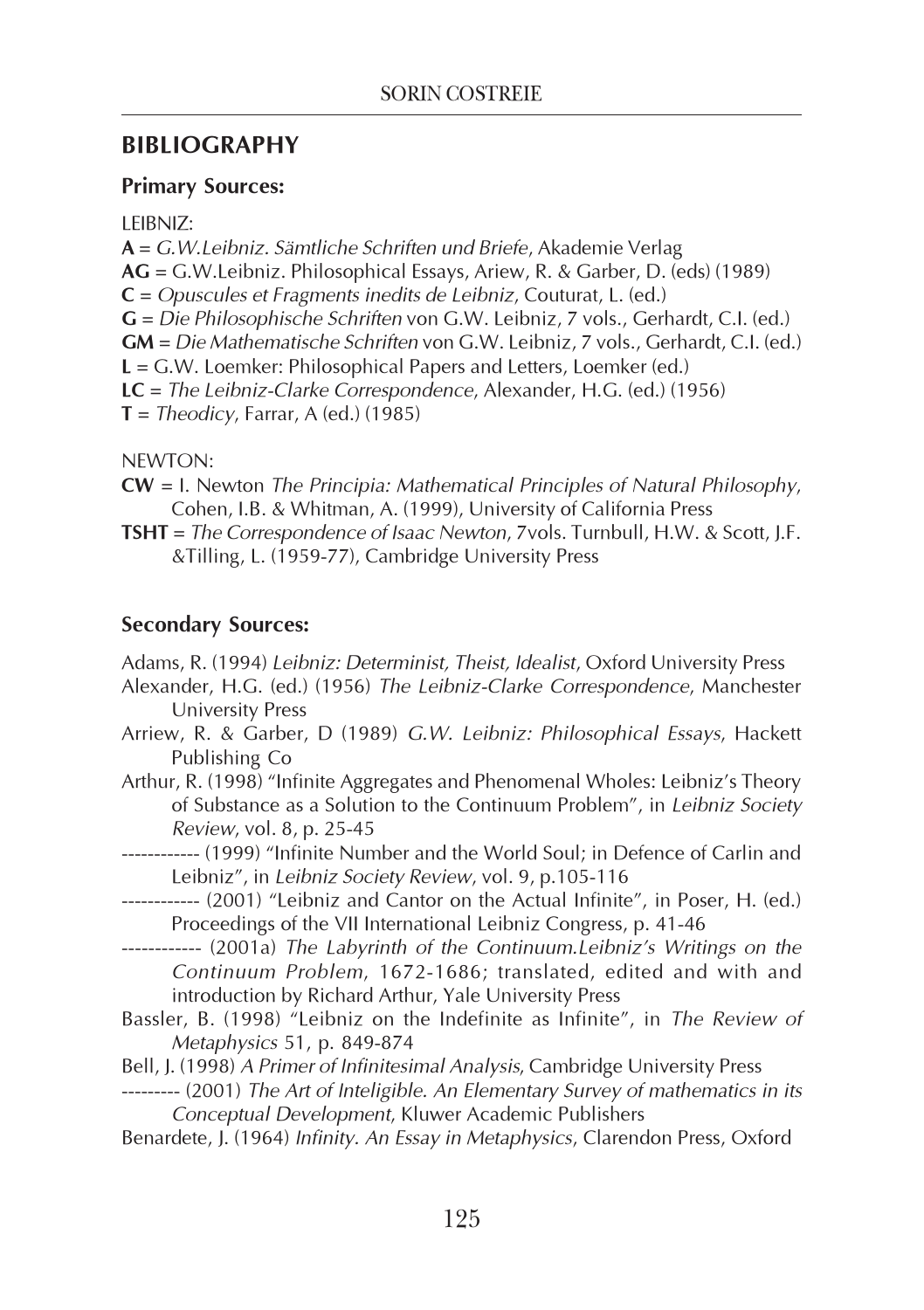- Briedges, D. & Richman, F. (1987) (eds.) Varieties of Constructive Mathematics, Cambridge University Press
- Broad, C. (1975) Leibniz: An Introduction, Cambridge University Press
- Broad, C.D. (1946) "Leibniz's Last Controversy with the Newtonians", in Woolhouse (1994), pp. 1-19
- Brouwer, L.E.J. (1975) Collected Works, vol.I, edited by A. Heyting; North-Holland Publishing Company
- Brown, G. (1998) "Who's Afraid of Infinite Numbers? Leibniz and the World Soul", in Leibniz Society Review, vol. 8, 113-125
- ------------- (2000) "Leibniz on Wholes, Unities and Infinite Numbers", in Leibniz Society Review, vol. 10, p. 21-51
- -------------- (2007) "Is the logic in London different from the logic in Hanover?. Some methodological issues in Leibniz's dispute with the Newtonians over the cause of gravity", in Phemister, & Brown (2007), pp.145-162
- Cantor, G. (1955) Contributions to the Founding of the Theory of Transfinite Numbers, Dover.

Carlin, L. (1997) "Infinite Accumulations and Pantheistic Implications: Leibniz and the Anima Mundi", in Leibniz Society Review, vol. 7, p. 1-24

- Dedekind, R. (1963) Essays on the Theory of Numbers; Dover
- Dummett, M. (1977) Elements of Intuitionism, Clarendon Press
- Flew, A. (1967) "Miracles", in Edwards, P. (ed.) Encyclopedia of Philosophy, MacMillan and Free Press
- Frege, G. (1996) The Foundations of Arithmetic, Northwestern University Press.
- Garber Garber, D. (1985) "Leibniz and the Foundations of Physics: The Middle Years", in Okruhlik & Brown (1985), p. 95
- Harz, G.A. & Cover, J.A. (1988) "Space and Time in the Leibizian Metaphysics", in Woolhouse (1994), pp. 76-103
- Kant, I. (1965) Critique of Pure Reason, St Martin's Press
- Ishiguro, H. (1990) Leibniz's Philosophy of Logic and Language
- Larmer, R. (1996) "Miracles and the Laws of Nature", in Larmer, R.A. Questions on Miracles, McGill-Queen's University Press
- Levey, S. (1998) "Leibniz on Mathematics and the Actual Infinite Division of Matter", in The Philosophical Review, vol. 107, No.1. p. 49-96
- ------------ (1999) "Leibniz's Constructivism and Infinitely Folded Matter", in Gennaro, R & Huenemann, C. (eds.) New Essays on the Rationalists; Oxford University Press
- Levine, M.P. (1996) "Miracles", in Stanford Encyclopedia of Philosophy, web publication
- Mancosu, P. (1996) Philosophy of Mathematics and Mathematical Practice in the Seventeenth Century, Oxford University Press
- Mates, B. (1986) The Philosophy of Leibniz. Metaphysics and Language, Oxford University Press
- McRae, R. (1985) "Miracles and Laws", in Okruhlik, K. & Brown, J.R. (1985)